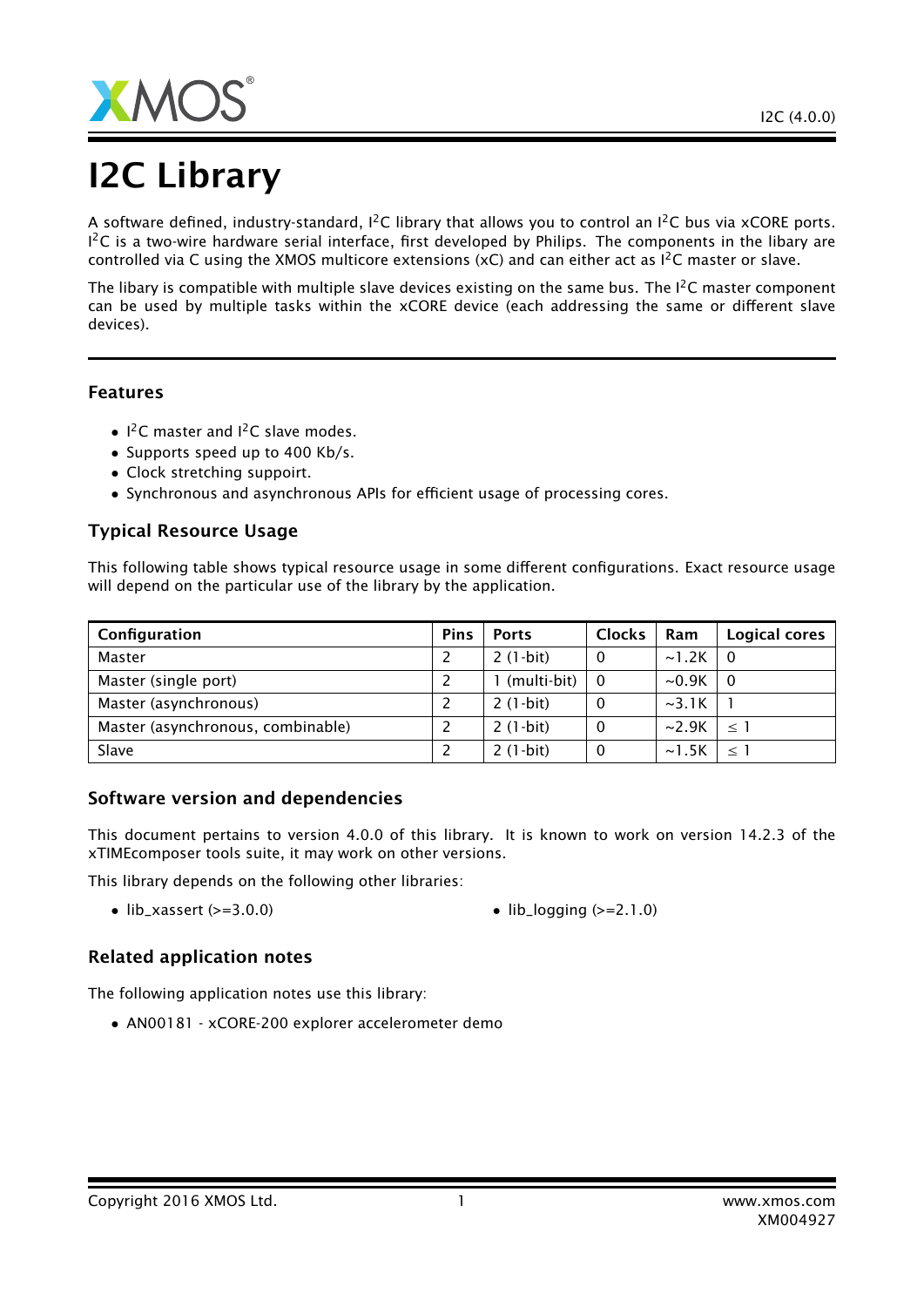

## 1 External signal description

All signals are designed to comply with the timings in the  $I^2C$  specification found here:

[http://www.nxp.com/documents/user\\_manual/UM10204.pdf](http://www.nxp.com/documents/user_manual/UM10204.pdf)

Note that the following optional parts of the I2C specification are *not* supported:

- Multi-master arbitration
- 10-bit slave addressing
- General call addressing
- Software reset
- START byte
- Device ID
- Fast-mode Plus, High-speed mode, Ultra Fast-mode

I <sup>2</sup>C consists of two signals: a clock line (SCL) and a data line (SDA). Both these signals are *open-drain* and require external resistors to pull the line up if no device is driving the signal down. The correct value for the resistors can be found in the  $I^2C$  specification.



Figure 1: I<sup>2</sup>C open-drain layout

Transactions on the line occur between a *master* and a *slave*. The master always drives the clock (though the slave can delay the transaction at any point by holding the clock line down). The master initiates a transaction with a start bit (consisting of driving the data line from high to low whilst the clock line is high). It will then clock out a seven-bit device address followed by a read/write bit. The master will then drive one more clock signal during which the slave can either ACK (drive the line low), accepting the transaction or NACK (leave the line high). This sequence is shown in Figure [2.](#page-1-0)



<span id="page-1-0"></span>

If the read/write bit of the transaction start is 1 then the master will execute a sequence of reads. Each read consists of the master driving the clock whilst the slave drives the data for 8-bits (most siginificant bit first). At the end of each byte, the master drives another clock pulse and will either drive either an ACK (0) or NACK (1) signal on the data line. When the master drives a NACK signal, the sequence of reads is complete. A read byte sequence is show in Figure [3](#page-2-0)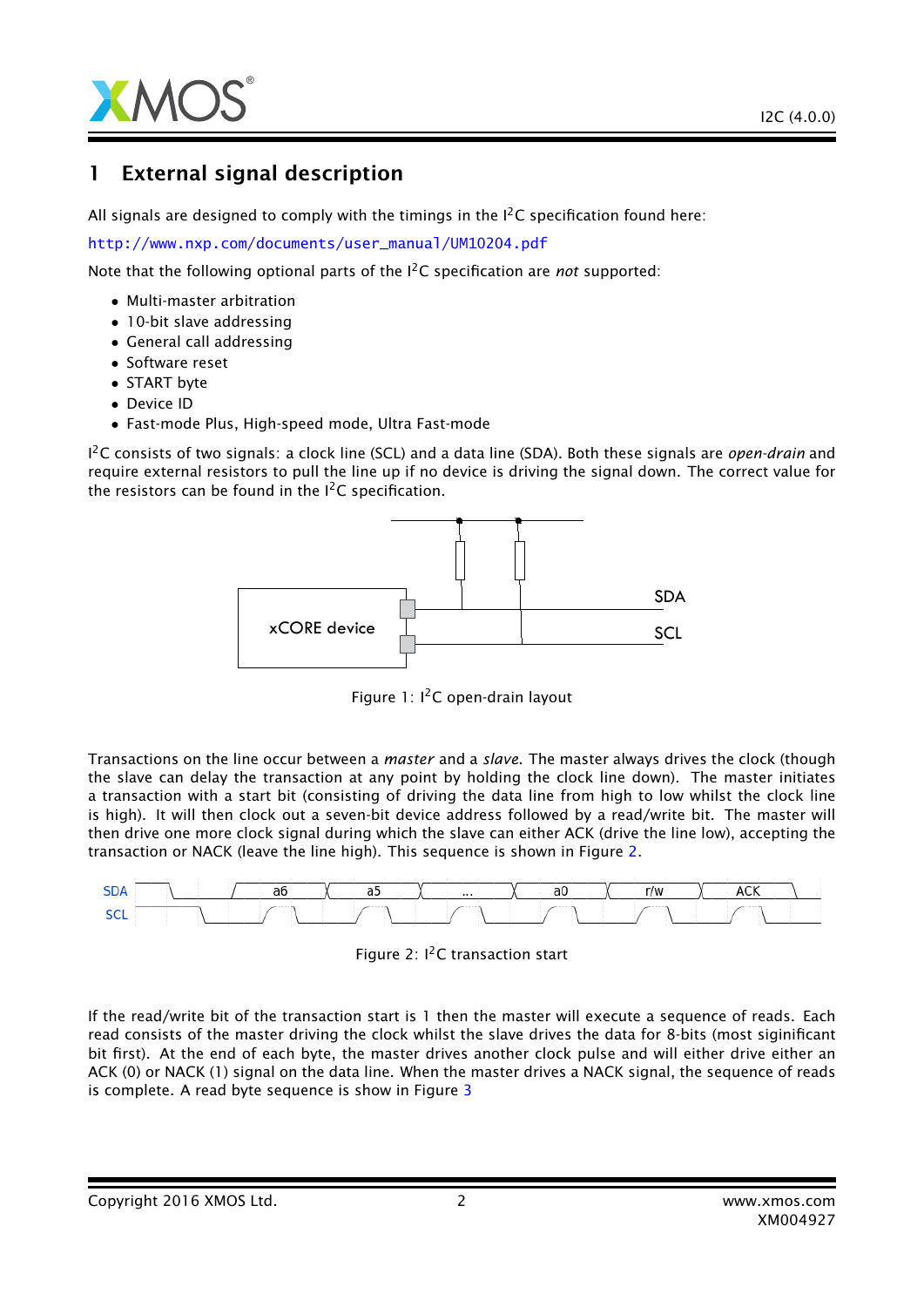

Figure 3: I<sup>2</sup>C read byte

If the read/write bit of the transaction start is 1 then the master will execute a sequence of writess. Each read consists of the master driving the clock whilst and also driving he data for 8-bits (most siginificant bit first). At the end of each byte, the slave drives another clock pulse and will either drive either an ACK (0) (signalling that is can accept more data) or a NACK (1) (signalling that is cannot accept more data) on the data line. After the ACK/NACK signal, the master can complete the transaction with a stop bit or repeated start. A write byte sequence is show in Figure [4](#page-2-1)



<span id="page-2-1"></span><span id="page-2-0"></span>Figure 4: I<sup>2</sup>C write byte

After a transaction is complete, the master may start a new transaction with the same device (a *repeated start*) or will send a stop bit consisting of driving the data line from low to high whilst the clock line is high (see Figure [5\)](#page-2-2).



<span id="page-2-2"></span>Figure 5:  $I^2C$  stop bit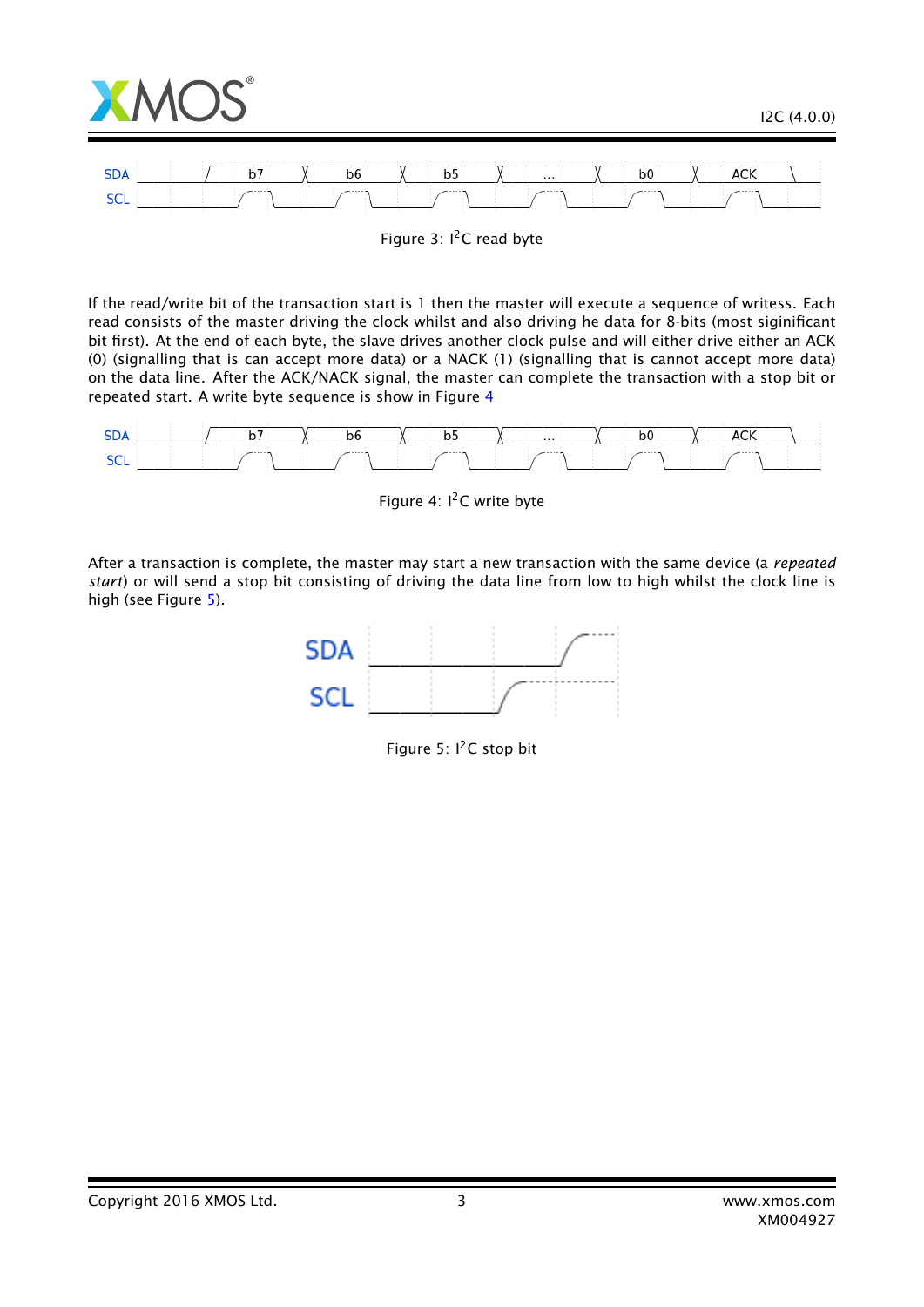

## 1.1 Connecting to the xCORE device

When the xCORE is the  $I^2C$  master, the normal configuration is to connect the clock and data lines to different 1-bit ports as shown in Figure [6.](#page-3-0)



<span id="page-3-0"></span>Figure 6:  $I<sup>2</sup>C$  master (1-bit ports)

It is possible to connect both lines to different bits of a multi-bit port as shown in Figure [7.](#page-3-1) This is useful if other constraints limit the use of once bit ports. However the following should be taken into account:

- On L-series and U-series devices in this configuration, the xCORE can only perform write transactions to the  $I^2C$  bus.
- On L-series and U-series clock stretching is not supported in this configuration.
- The other bits of the multi-bit port cannot be used for any other function.

The restrictions on reading and clock stretching do not apply to xCORE-200 devices.



<span id="page-3-1"></span>Figure 7:  $I^2C$  master (single n-bit port)

When the xCORE is acting as <sup>12</sup>C slave the two lines *must* be connected to two 1-bit ports (as shown in Figure [8\)](#page-3-2).

|              | 1 bit |  |
|--------------|-------|--|
| xCORE device | port  |  |
|              | 1 bit |  |
|              | port  |  |

<span id="page-3-2"></span>Figure 8:  $I^2C$  slave connection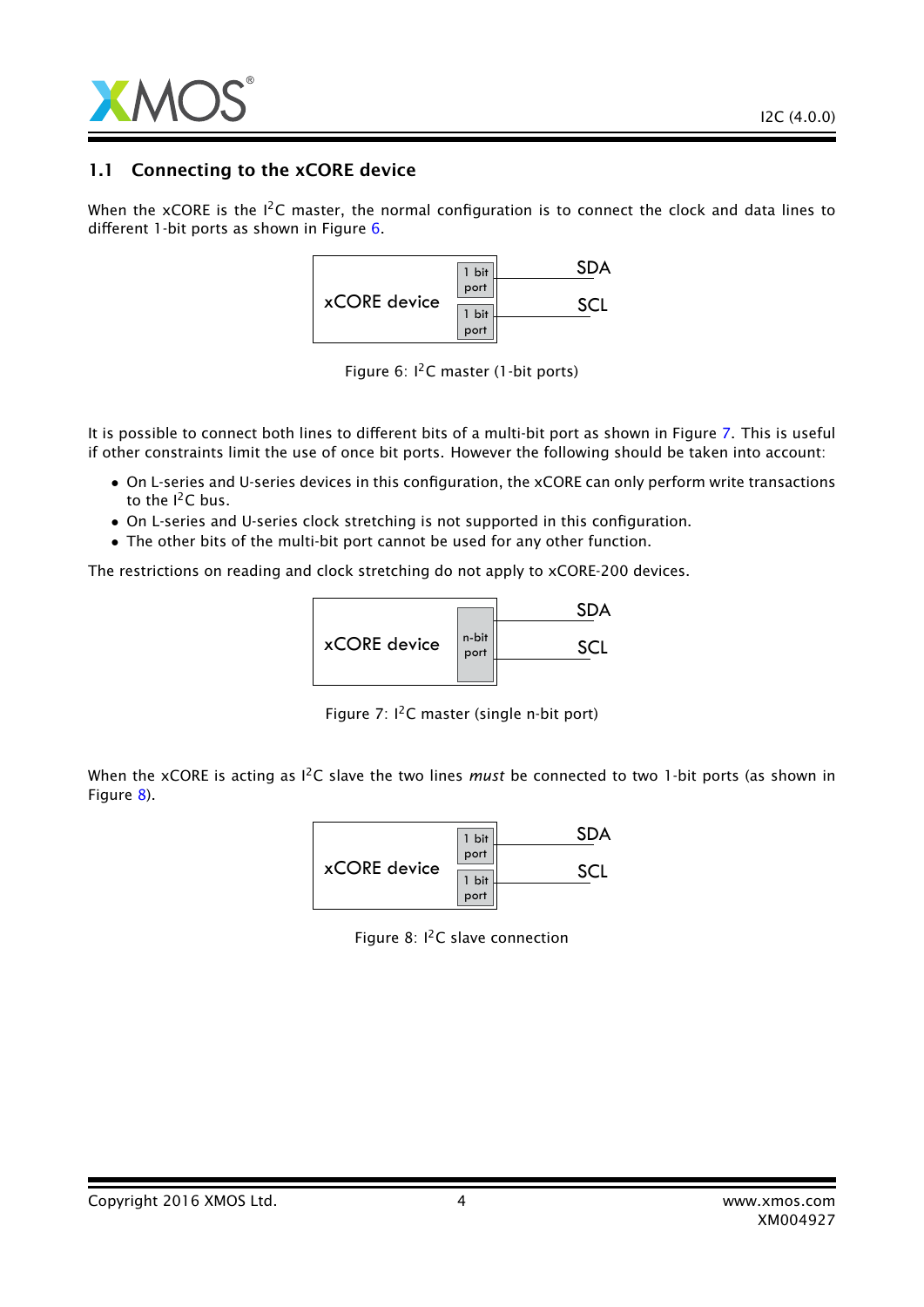

## 2 Usage

#### $2.1$ <sup>12</sup>C master synchronous operation

There are two types of interface for I<sup>2</sup>C master components: synchronous and asynchronous.

The synchronous API provides blocking operation. Whenever a client makes a read or write call the operation will complete before the client can move on - this will occupy the core that the client code is running on until the end of the operation. This method is easy to use, has low resource use and is very suitable for applications such as setup and configuration of attached peripherals.

 $1^2$ C master components are instantiated as parallel tasks that run in a par statement. For synchronous oepration, the application can connect via an interface connection using the i2c\_master\_if interface type:



Figure 9: I2C master task diagram

For example, the following code instantiates an  $I^2C$  master component and connect to it:

```
port p\_sc1 = XS1_PORT_4C;port p_sda = XS1_PORT_1G;
int main(void) {
 i2c_master_if i2c[1];
 par {
    i2c_master(i2c, 1, p_scl, p_sda, 100);
    my_application(i2c[0]);
 }
  return 0;
}
```
For the single multi-bit port version of  $l^2C$  the top level instantiation would look like:

```
port p_i^2c = XS1_PORT_4C;
int main(void) {
 i2c_master_if i2c[1];
 par {
    i2c_master_single_port(i2c, 1, p_i2c, 100, 1, 3, 0);
   my_application(i2c[0]);
 }
 return 0;
}
```
Note that the connection is an array of interfaces, so several tasks can connect to the same component instance.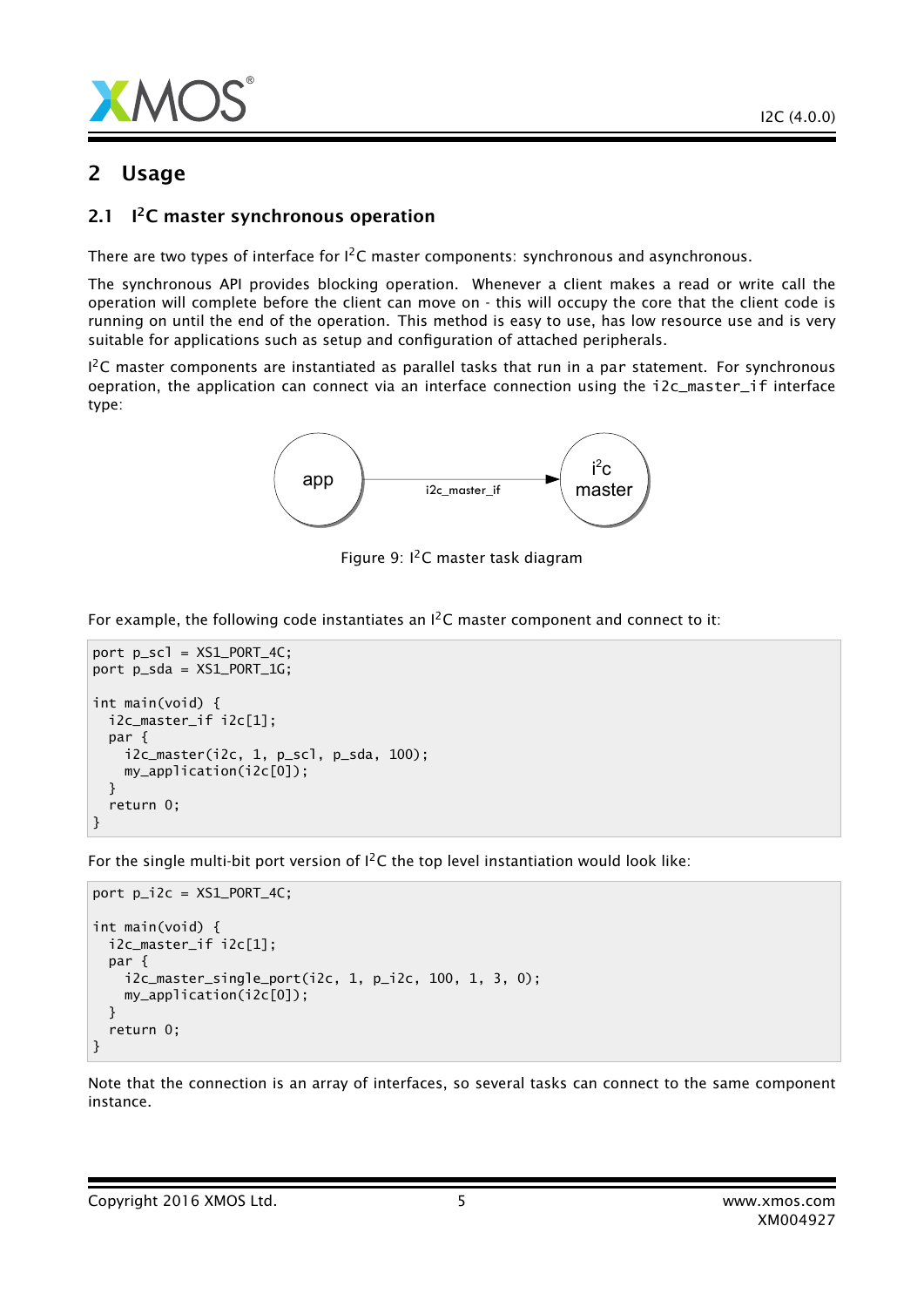

The application can use the client end of the interface connection to perform  $I^2C$  bus operations e.g.:

```
void my_application(client i2c_master_if i2c) {
 uint8_t data[2];
 i2c.read(0x90, data, 2, 1);
 printf("Read data %d, %d from the bus.\n", data[0], data[1]);
}
```
Here the operations such as i2c.read will block until the operation is completed on the bus. More information on interfaces and tasks can be be found in the XMOS Programming Guide (see [XM-004440-](http://www.xmos.com/doc/XM-004440-PC/latest#programming-guide) [PC\)](http://www.xmos.com/doc/XM-004440-PC/latest#programming-guide). By default the  $I^2C$  synchronous master mode component does not use any logical cores of its own. It is a *distributed* task which means it will perform its function on the logical core of the application task connected to it (provided the application task is on the same tile).

## 2.2 I<sup>2</sup>C master asynchronous operation

The synchronous API will block your application until the bus operation is complete. In cases where the application cannot afford to wait for this long the asynchronous API can be used.

The asynchronous API offloads operations to another task. Calls are provide to initiate reads and writes and notifications are provided when the operation completes. This API requires more management in the application but can provide much more efficient operation. It is particularly suitable for applications where the  $I^2C$  bus is being used for continuous data transfer.

Setting up an asynchronous  $1^2C$  master component is done in the same manner as the synchronous component:

```
port p\_sc1 = XS1_PORT_4C;port p_sda = XS1_PORT_1G;
int main(void) {
 i2c_master_async_if i2c[1];
 par {
    i2c_master_async(i2c, 1, p_scl, p_sda, 100);
    my_application(i2c[0]);
 }
 return 0;
}
```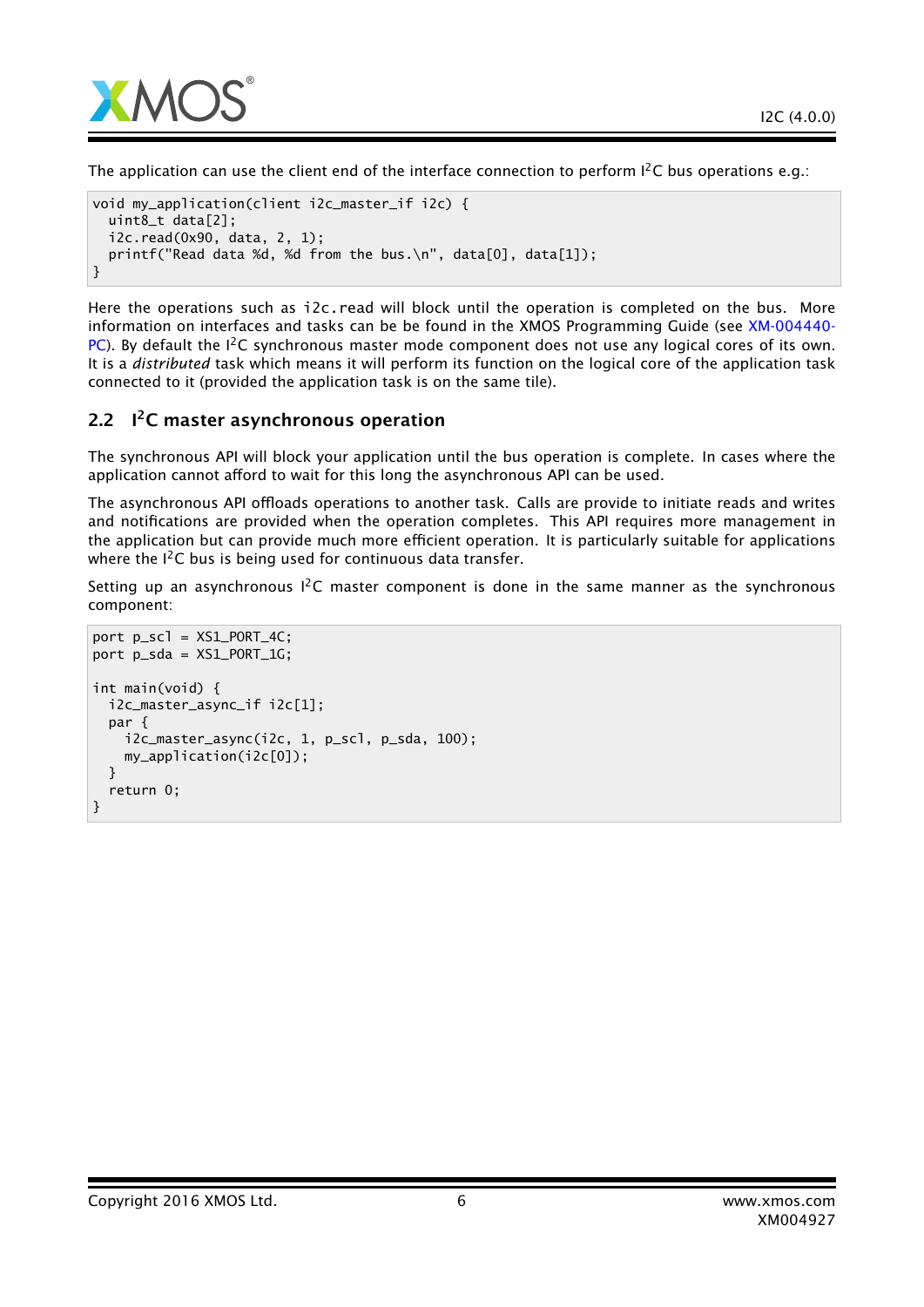

The application can then use the asynchronous API to offload bus operations to the component. For example, the following code repeatedly calculates 100 bytes to send over the bus:

```
void my_application(client i2c_master_async_if i2c, uin8_t device_addr) {
  uint8_t buffer[100];
  // create and send initial data
  fill_buffer_with_data(buffer);
  i2c.write(device_addr, buffer, 100, 1);
  while (1) {
    select {
      case i2c.operation_complete():
        i2c_res_t result;
        unsigned num_bytes_sent;
        result = get_tx_result(num_bytes_sent);
        if (num_bytes_send != 100)
           handle_bus_error(result);
        // Offload the next 100 bytes data to be sent
        i2c.write(device_addr, buffer, 100, 1);
        // Calculate the next set of data to go
        fill_buffer_with_data(buffer);
        break;
    }
  }
}
```
Here the calculation of fill\_buffer\_with\_data will overlap with the sending of data by the other task.

## 2.3 Repeated start bits

The library supports repeated start bits. The rx and tx functions allow the application to specify whether to send a stop bit at the end of the transaction. If this is set to 0 then no stop bit is sent and the next transaction will begin with a repeated start bit e.g.:

```
// Do a tx operation with no stop bit
i2c.write(device_addr, data, 2, num_bytes_sent, 0);
// This operation will begin with a repeated start bit.
i2c.read(device_addr, data, 1, 1);
```
Note that if no stop bit is sent then no other task using the component can use send or receive data. They will block until a stop bit is sent.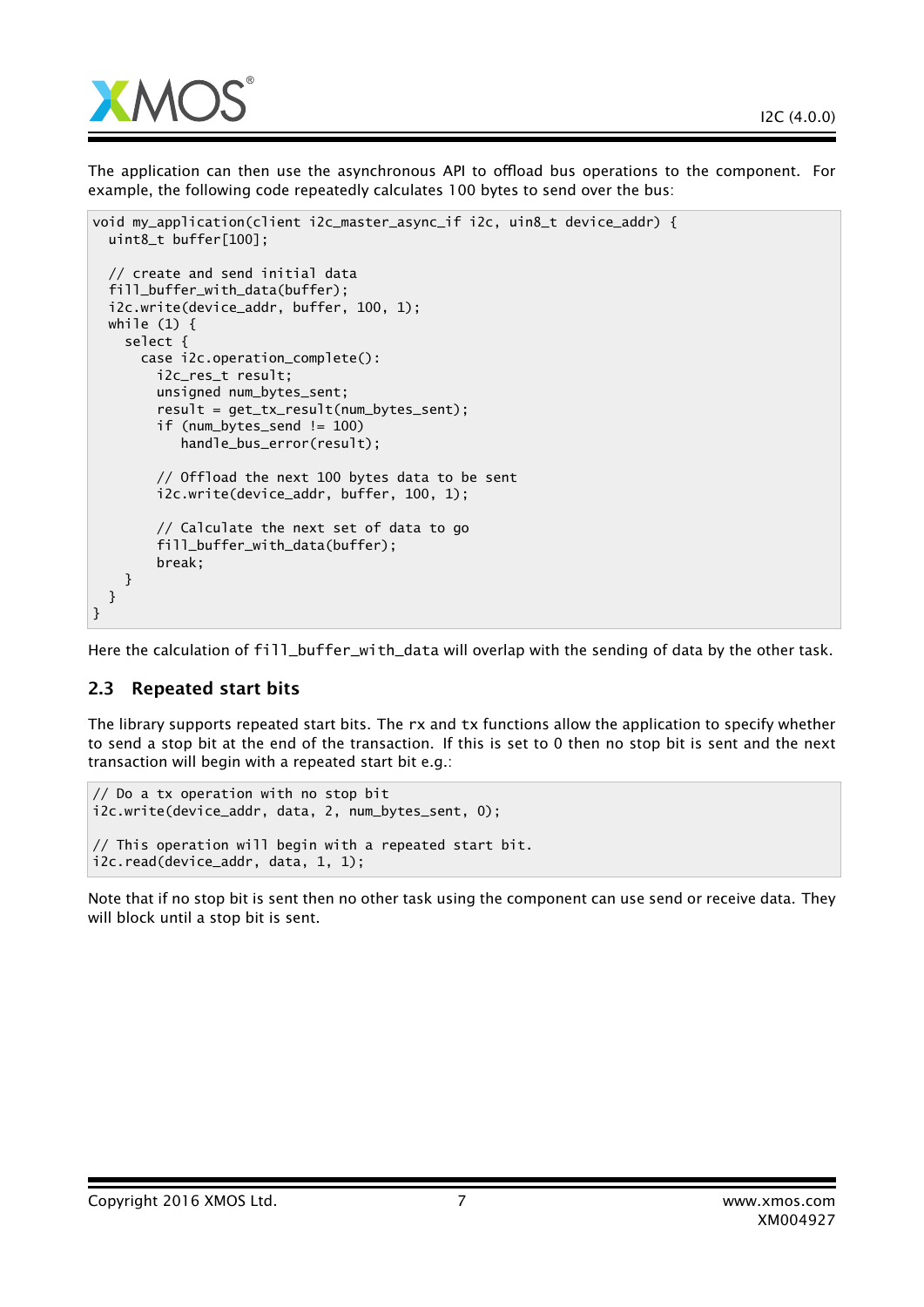

## 2.4 I<sup>2</sup>C slave library usage

 $1^2$ C slave components are instantiated as parallel tasks that run in a par statement. The application can connect via an interface connection.



Figure 10: I<sup>2</sup>C slave task diagram

For example, the following code instantiates an  $I^2C$  slave component and connect to it:

```
port p_scl = XS1_PORT_4C;
port p_sda = XS1_PORT_1G;
int main(void) {
 i2c_slave_if i2c;
 par {
   i2c_slave(i2c, p_scl, p_sda, 0x3b, 2);
   my_application(i2c);
 }
 return 0;
}
```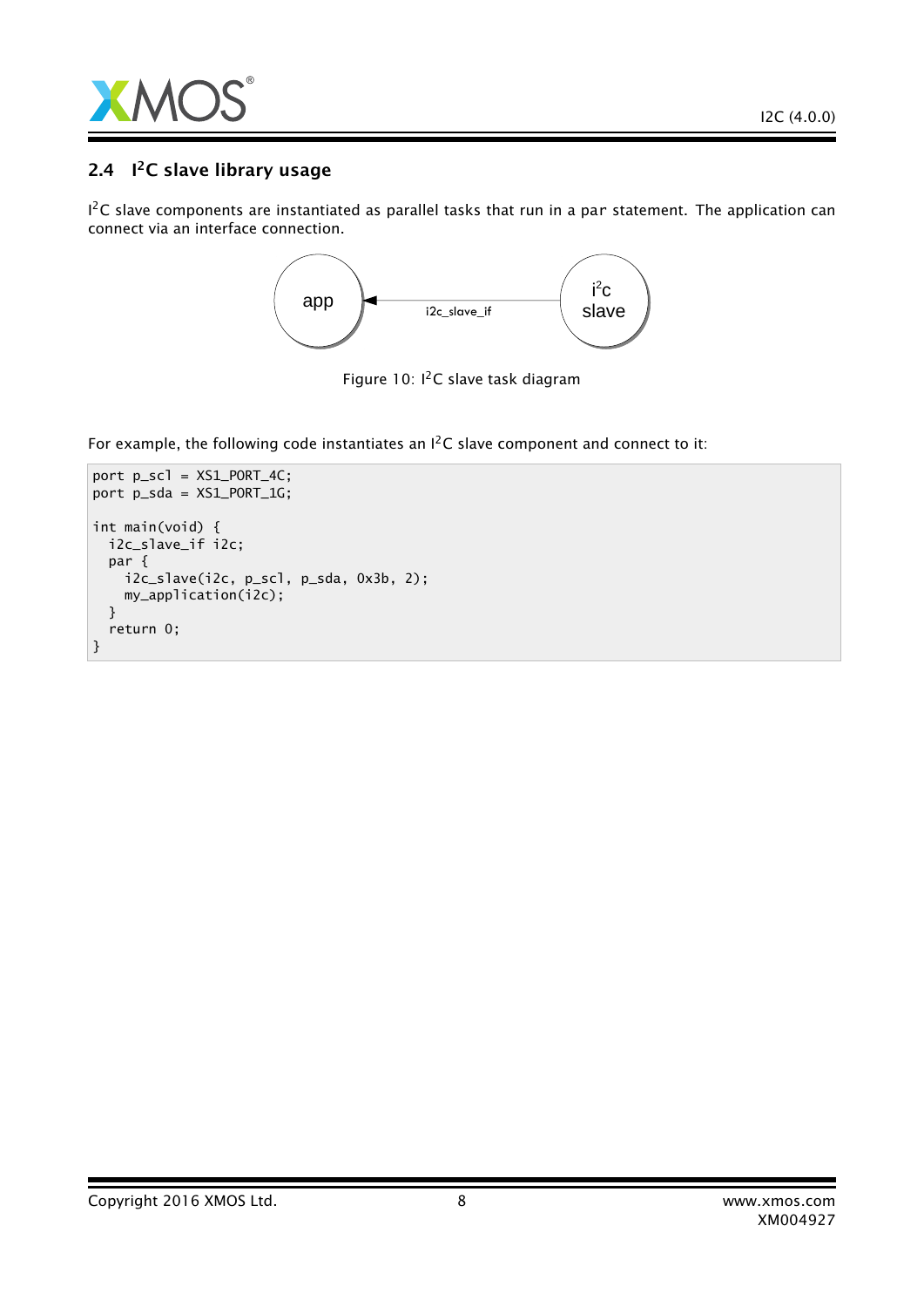

The slave component acts as the client of the interface connection. This means it can "callback" to the application to respond to requests from the bus master. For example, the my\_application function above needs to respond to the calls e.g.:

```
void my_application(server i2c_slave_if i2c)
{
 while (1) {
   select {
    case i2c.start_read_request():
     break;
    case i2c.master_requests_read() -> i2c_slave_ack_t response:
      response = I2C_SLAVE_ACK;
     break;
    case i2c.start_write_request():
     break;
    case i2c.master_requests_write() -> i2c_slave_ack_t response:
      response = I2C_SLAVE_ACK;
     break;
    case i2c.start_master_write():
     break;
    case i2c.master_sent_data(uint8_t data) -> i2c_slave_ack_t response:
       // handle write to device here, set response to NACK for the
       // last byte of data in the transaction.
       ...
       break;
    case i2c.start_master_read():
     break;
    case i2c.master_requires_data() -> uint8_t data:
       // handle read from device here
       ...
       break;
    case i2c.stop_bit():
       break;
   }
 }
}
```
More information on interfaces and tasks can be be found in the XMOS Programming Guide (see [XM-](http://www.xmos.com/doc/XM-004440-PC/latest#programming-guide)[004440-PC\)](http://www.xmos.com/doc/XM-004440-PC/latest#programming-guide).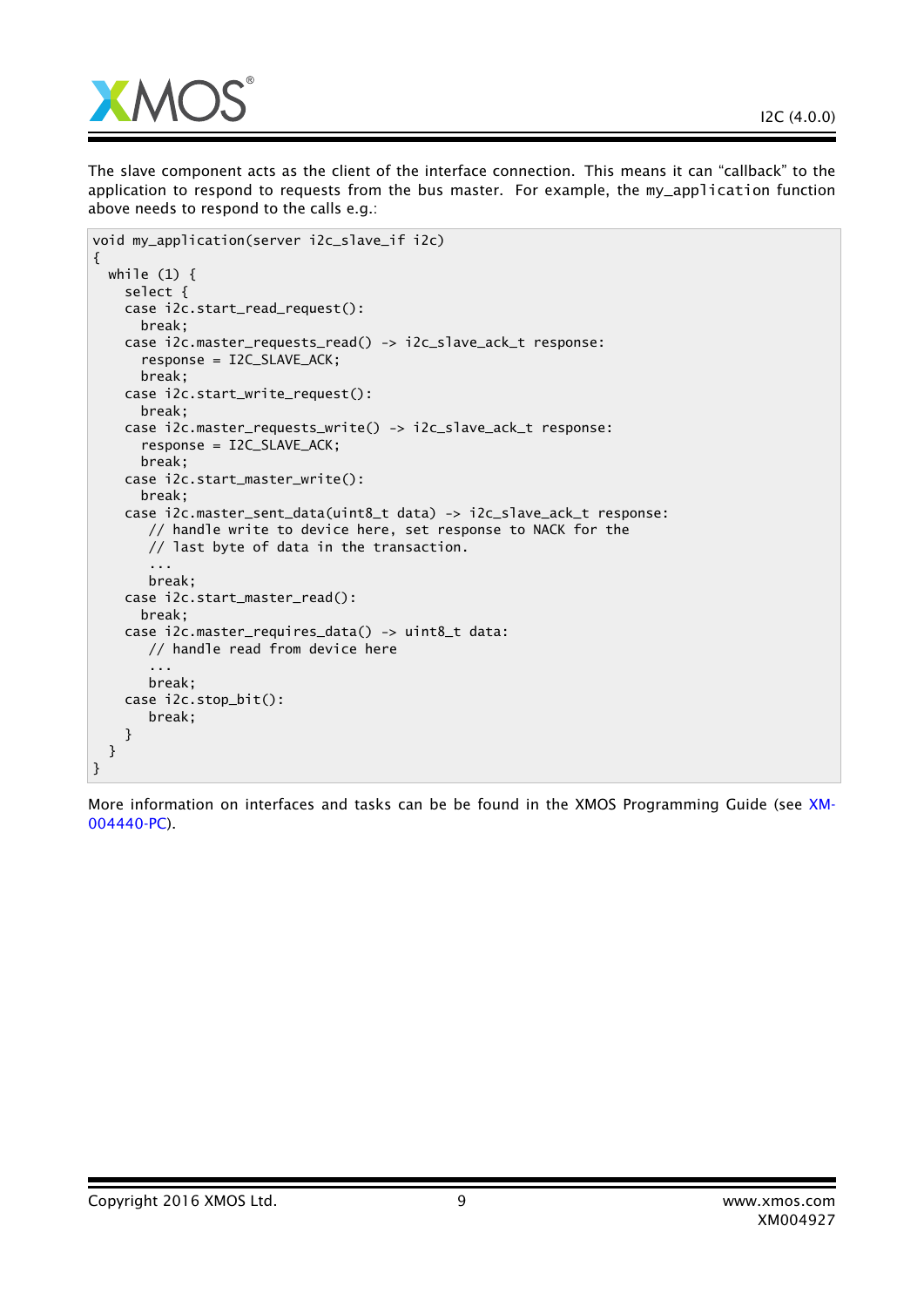

## 3 Master API

All I<sup>2</sup>C master functions can be accessed via the i2c.h header:

#include <i2c.h>

You will also have to add lib\_i2c to the USED\_MODULES field of your application Makefile.

## 3.1 Creating an I<sup>2</sup>C master instance

| <b>Function</b>    | i2c_master                                                                                                                                            |  |  |
|--------------------|-------------------------------------------------------------------------------------------------------------------------------------------------------|--|--|
| <b>Description</b> | Implements I2C on the i2c_master_if interface using two ports.                                                                                        |  |  |
| <b>Type</b>        | [[distributable]]<br>void<br>i2c_master(server interface i2c_master_if i[n],<br>size_t n,<br>port p_scl,<br>port p_sda,<br>unsigned kbits_per_second) |  |  |
| <b>Parameters</b>  | İ<br>An array of server interface connections for clients to connect to                                                                               |  |  |
|                    | The number of clients connected<br>n                                                                                                                  |  |  |
|                    | $p\_sc1$<br>The SCL port of the I2C bus                                                                                                               |  |  |
|                    | p_sda<br>The SDA port of the I2C bus                                                                                                                  |  |  |
|                    | kbits_per_second<br>The speed of the I2C bus                                                                                                          |  |  |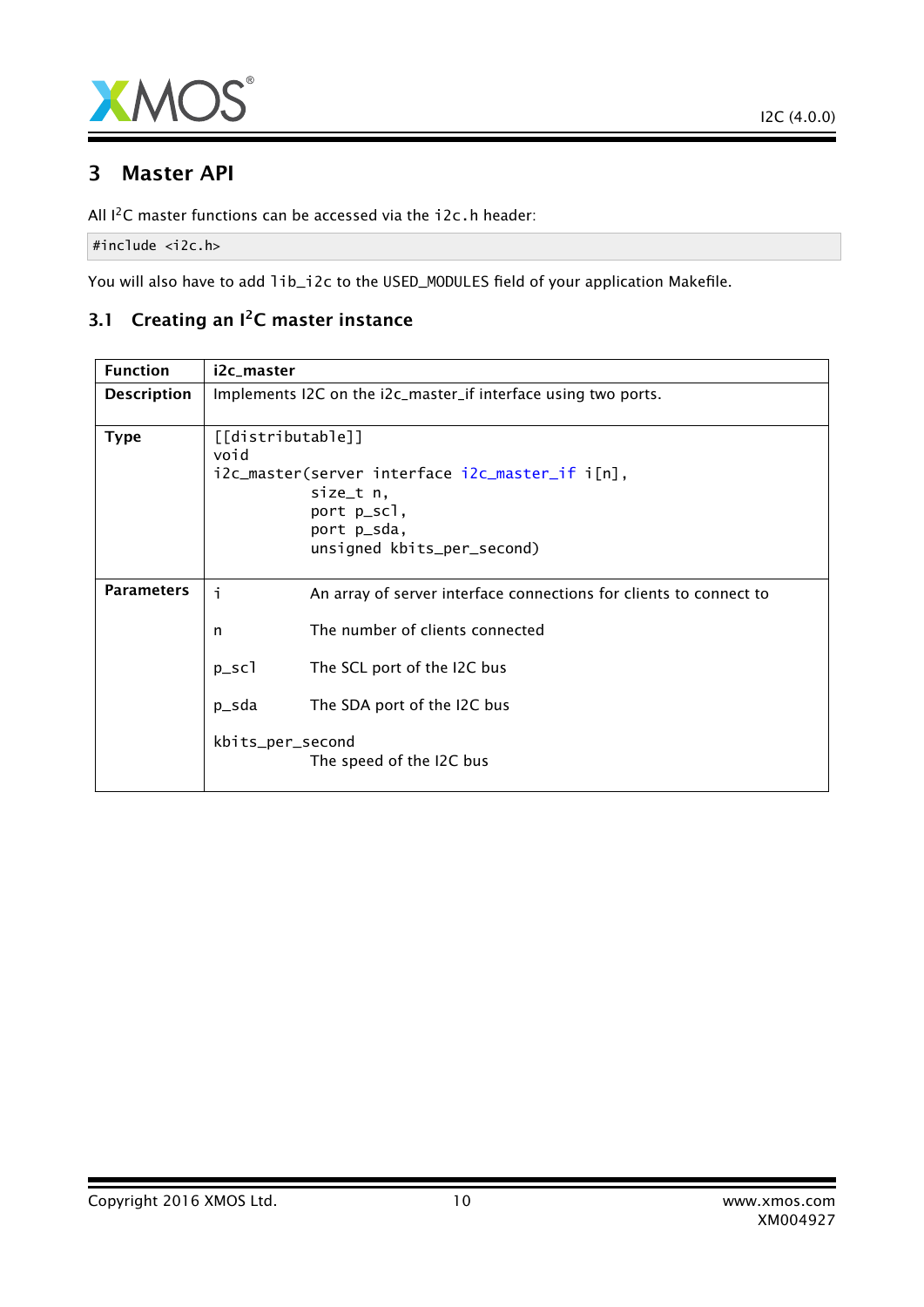

Ξ

| <b>Function</b>    | i2c_master_single_port                                                                                                                                                                                                                                                                                                                                                                                                           |                                                                                                                                                                                                      |  |
|--------------------|----------------------------------------------------------------------------------------------------------------------------------------------------------------------------------------------------------------------------------------------------------------------------------------------------------------------------------------------------------------------------------------------------------------------------------|------------------------------------------------------------------------------------------------------------------------------------------------------------------------------------------------------|--|
| <b>Description</b> | Implements I2C on a single multi-bit port.<br>This function implements an I2C master bus using a single port. However, If this<br>function is used with an L-series or U-series xCORE device then reading from the<br>bus and clock stretching are not supported. The user needs to be aware that these<br>restriction are appropriate for the application. On xCORE-200 devices, reading and<br>clock stretching are supported. |                                                                                                                                                                                                      |  |
| <b>Type</b>        | [[distributable]]<br>void<br>i2c_master_single_port(server interface i2c_master_if c[n],<br>size_t n,<br>port p_i2c,<br>unsigned kbits_per_second,<br>unsigned scl_bit_position,<br>unsigned sda_bit_position,<br>unsigned other_bits_mask)                                                                                                                                                                                      |                                                                                                                                                                                                      |  |
| <b>Parameters</b>  | $\mathsf{C}$                                                                                                                                                                                                                                                                                                                                                                                                                     | An array of server interface connections for clients to connect to                                                                                                                                   |  |
|                    | n                                                                                                                                                                                                                                                                                                                                                                                                                                | The number of clients connected                                                                                                                                                                      |  |
|                    | $p_i$ i 2 $c$                                                                                                                                                                                                                                                                                                                                                                                                                    | The multi-bit port containing both SCL and SDA. You will need to set the<br>relevant defines in i2c_conf.h in you application to say which bits of the<br>port are used                              |  |
|                    | kbits_per_second<br>The speed of the I2C bus                                                                                                                                                                                                                                                                                                                                                                                     |                                                                                                                                                                                                      |  |
|                    | sda_bit_position                                                                                                                                                                                                                                                                                                                                                                                                                 | The bit position of the SDA line on the port                                                                                                                                                         |  |
|                    | scl_bit_position                                                                                                                                                                                                                                                                                                                                                                                                                 | The bit position of the SCL line on the port                                                                                                                                                         |  |
|                    | other_bits_mask                                                                                                                                                                                                                                                                                                                                                                                                                  | The mask for the other bits of the port to use when driving it. Note that,<br>on occassions, the other bits are left to float, so external resistors shall<br>be used to reinforce the default value |  |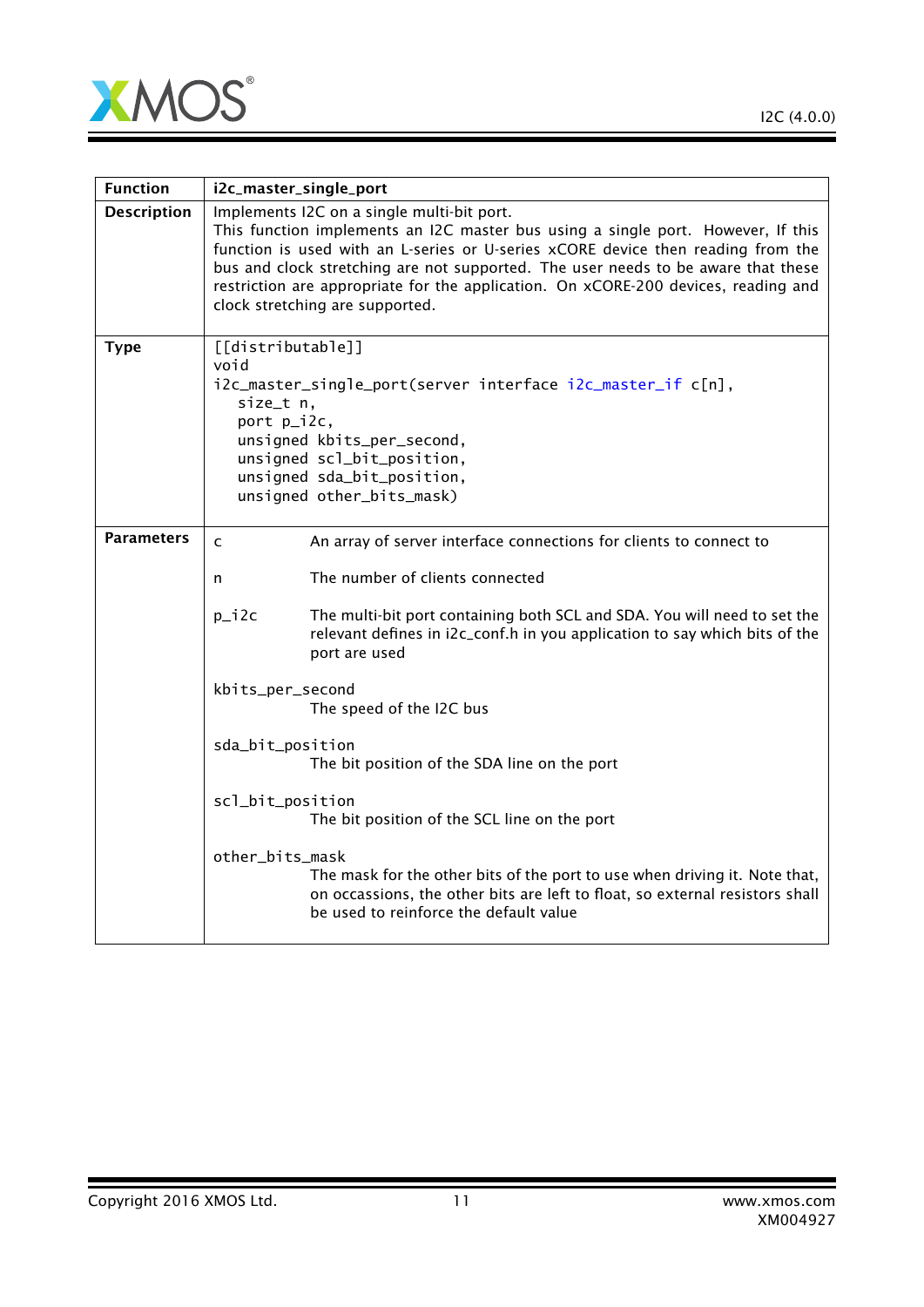

 $\overline{\phantom{a}}$ 

| <b>Function</b>    | i2c_master_async                                                                                                                                                                                                                                             |  |  |
|--------------------|--------------------------------------------------------------------------------------------------------------------------------------------------------------------------------------------------------------------------------------------------------------|--|--|
| <b>Description</b> | I2C master component (asynchronous API).<br>This function implements I2C and allows clients to asynchronously perform opera-<br>tions on the bus.<br>kbits_per_second in [1400], resources:noeffect max_transaction_size<br>re-<br>sources:linear+orthoganol |  |  |
| <b>Type</b>        | void<br>i2c_master_async(server interface i2c_master_async_if i[n],<br>size_t n,<br>port p_scl,<br>port p_sda,<br>unsigned kbits_per_second,<br>static const size_t max_transaction_size)                                                                    |  |  |
| <b>Parameters</b>  | j.<br>the interface to connect to the client of the component<br>$p\_sc1$<br>The SCL port of the I2C bus<br>p_sda<br>The SDA port of the I2C bus<br>kbits_per_second<br>The speed of the I2C bus                                                             |  |  |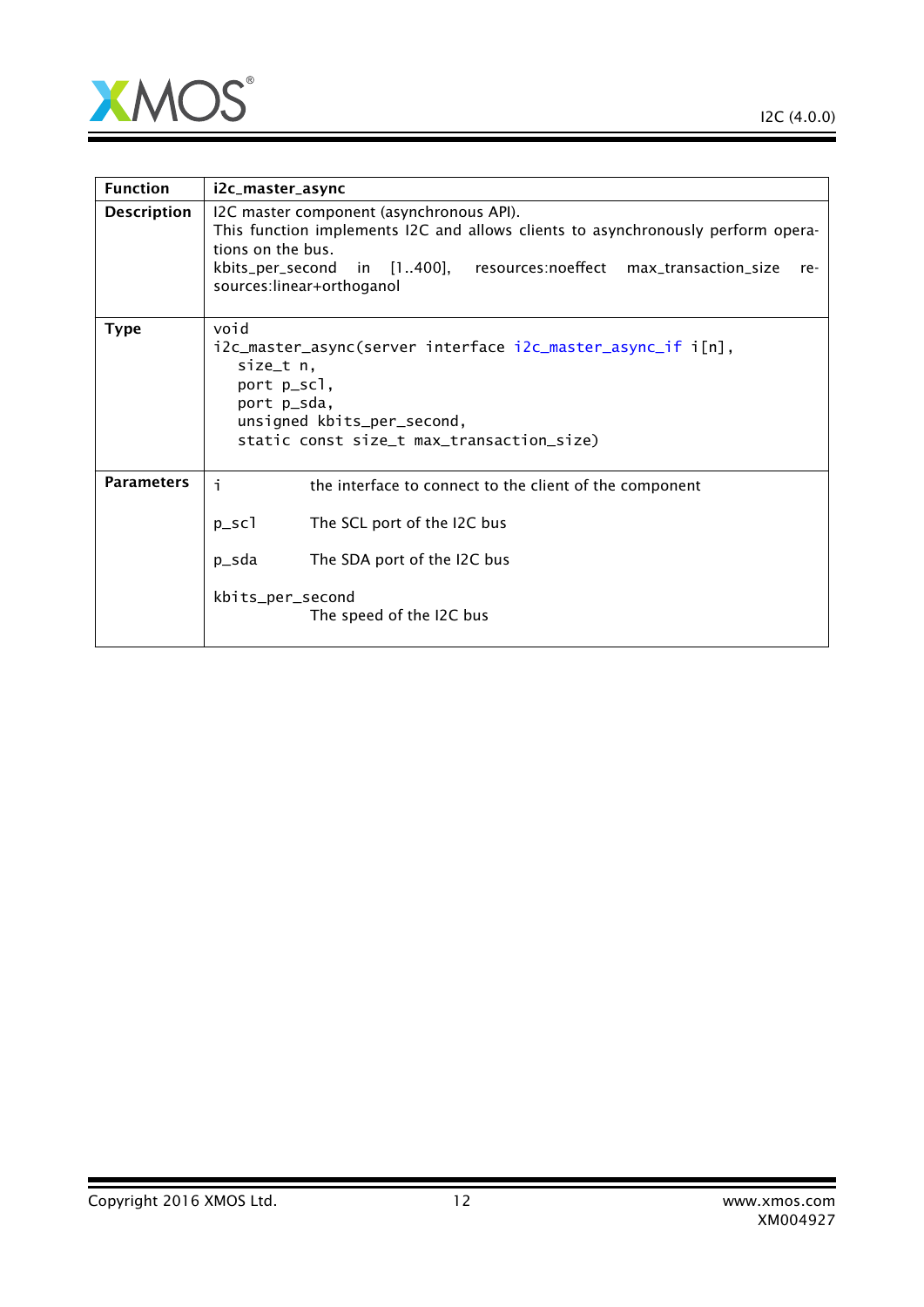

## 3.2  $1<sup>2</sup>C$  master supporting typedefs

<span id="page-12-0"></span>

| Type               | i2c res t                                                                                                                                 |                                      |
|--------------------|-------------------------------------------------------------------------------------------------------------------------------------------|--------------------------------------|
| <b>Description</b> | This type is used in I2C functions to report back on whether the slave performed and<br>ACK or NACK on the last piece of data sent to it. |                                      |
| Values             | I2C NACK                                                                                                                                  | The slave has nack-ed the last byte. |
|                    | I2C ACK                                                                                                                                   | The slave has ack-ed the last byte.  |

<span id="page-12-1"></span>

| <b>Type</b>        | i2c_regop_res_t                                                                                                                        |
|--------------------|----------------------------------------------------------------------------------------------------------------------------------------|
| <b>Description</b> | This type is used the supplementary I2C register read/write functions to report back<br>on whether the operation was a success or not. |
| <b>Values</b>      | I2C REGOP SUCCESS<br>The operation was successful.                                                                                     |
|                    | I2C_REGOP_DEVICE_NACK<br>The operation was NACK-ed when sending the device address, so either<br>the device is missing or busy.        |
|                    | I2C_REGOP_INCOMPLETE<br>The operation was NACK-ed halfway through by the slave.                                                        |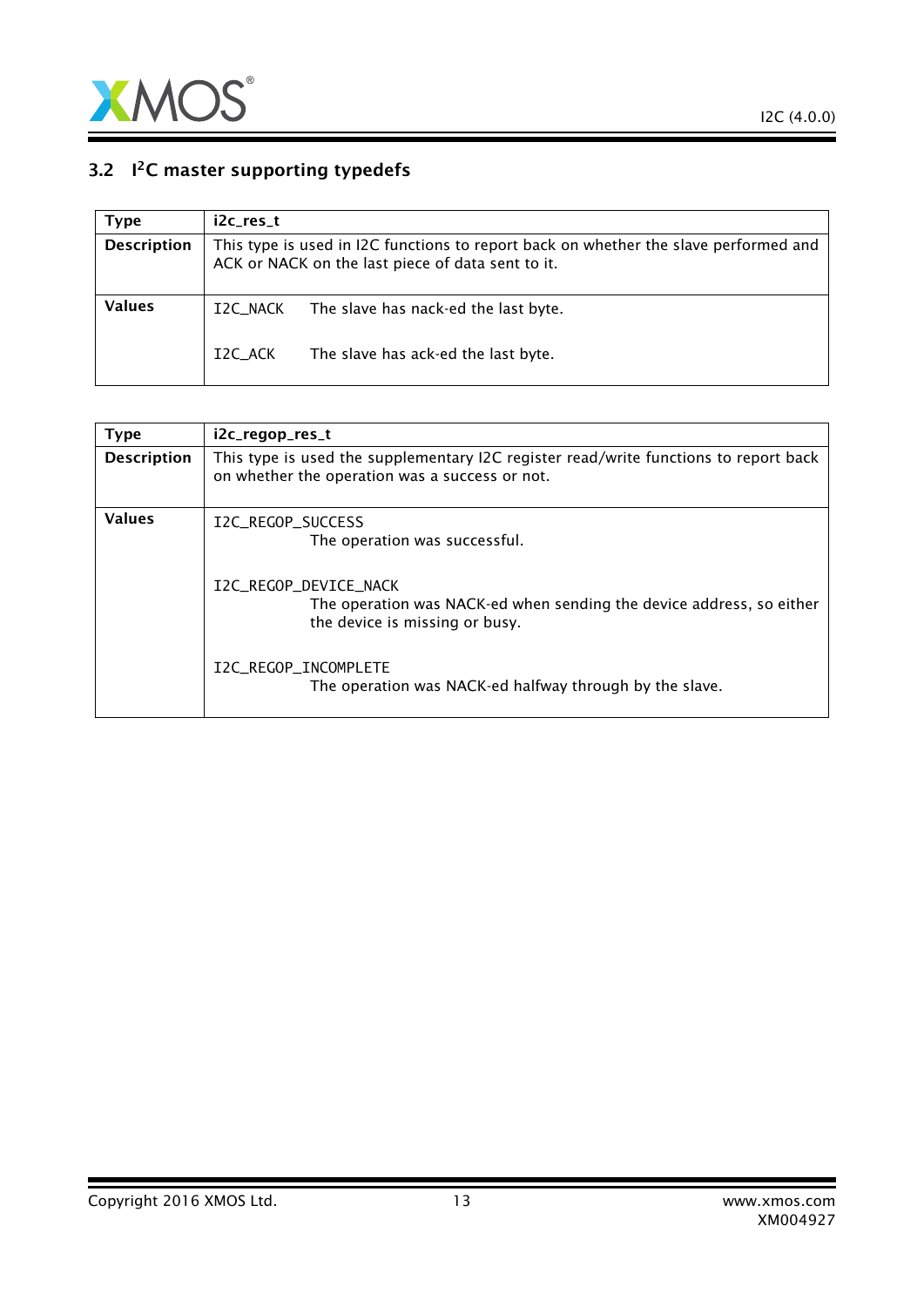

## 3.3 <sup>2</sup>C master interface

<span id="page-13-0"></span>

| <b>Type</b>        | i2c_master_if      |                                                                                                                                                                                                                                                                                                                                                                                                                        |
|--------------------|--------------------|------------------------------------------------------------------------------------------------------------------------------------------------------------------------------------------------------------------------------------------------------------------------------------------------------------------------------------------------------------------------------------------------------------------------|
| <b>Description</b> |                    | This interface is used to communication with an I2C master component.<br>It provides facilities for reading and writing to the bus.                                                                                                                                                                                                                                                                                    |
| <b>Functions</b>   |                    |                                                                                                                                                                                                                                                                                                                                                                                                                        |
|                    | <b>Function</b>    | write                                                                                                                                                                                                                                                                                                                                                                                                                  |
|                    | <b>Description</b> | Write data to an I2C bus.                                                                                                                                                                                                                                                                                                                                                                                              |
|                    | <b>Type</b>        | [[guarded]]<br>i2c_res_t write(uint8_t device_addr,<br>uint8_t buf[n],<br>size_t n,<br>size_t #_bytes_sent,<br>int send_stop_bit)                                                                                                                                                                                                                                                                                      |
|                    | <b>Parameters</b>  | device_addr<br>t the address of the slave device to write to.<br>buf<br>the buffer containing data to write.<br>the number of bytes to write.<br>n<br>num_bytes_sent<br>the function will set this value to the number of<br>bytes actually sent. On success, this will be equal<br>to but it will be less if the slave sends an early<br>NACK on the bus and the transaction fails.                                   |
|                    |                    | send_stop_bit<br>If this is set to non-zero then a stop bit will be out-<br>put on the bus after the transaction. This is usu-<br>ally required for normal operation. If this param-<br>eter is non-zero then no stop bit will be omitted.<br>In this case, no other task can use the component<br>until either a new read or write call is made (a re-<br>peated start) or the send_stop_bit() function is<br>called. |
|                    | <b>Returns</b>     | whether the write succeeded                                                                                                                                                                                                                                                                                                                                                                                            |
|                    |                    |                                                                                                                                                                                                                                                                                                                                                                                                                        |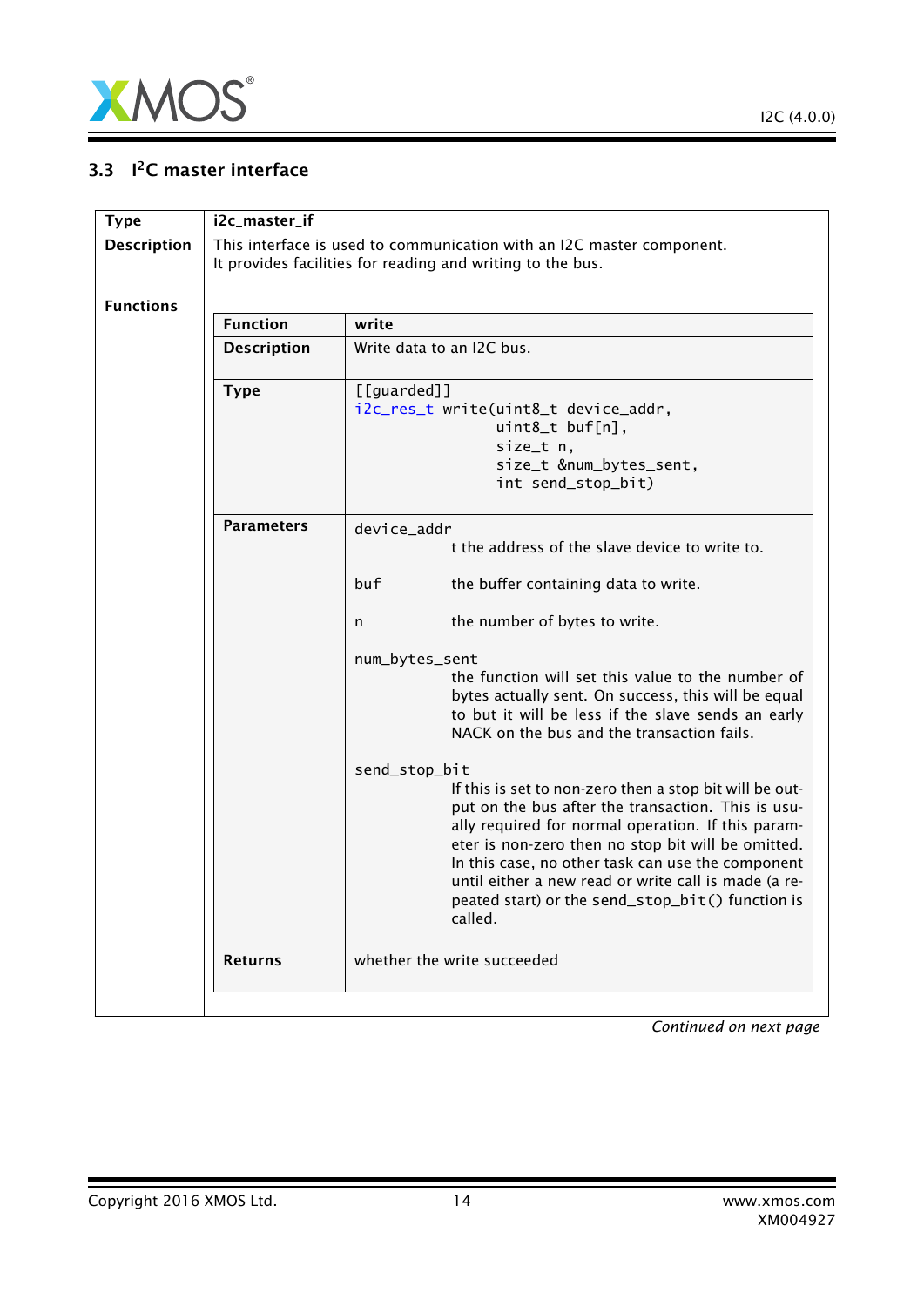

| <b>Type</b> | i2c_master_if (continued) |                                                                                                                                                                                                                                                                                                                                                                                                                        |
|-------------|---------------------------|------------------------------------------------------------------------------------------------------------------------------------------------------------------------------------------------------------------------------------------------------------------------------------------------------------------------------------------------------------------------------------------------------------------------|
|             | <b>Function</b>           | read                                                                                                                                                                                                                                                                                                                                                                                                                   |
|             | <b>Description</b>        | Read data from an I2C bus.                                                                                                                                                                                                                                                                                                                                                                                             |
|             | <b>Type</b>               | [[guarded]]<br>i2c_res_t read(uint8_t device_addr,<br>uint8_t buf[n],<br>size_t n,<br>int send_stop_bit)                                                                                                                                                                                                                                                                                                               |
|             | <b>Parameters</b>         | device_addr<br>the address of the slave device to read from<br>the buffer to fill with data<br>buf                                                                                                                                                                                                                                                                                                                     |
|             |                           | the number of bytes to read<br>n                                                                                                                                                                                                                                                                                                                                                                                       |
|             |                           | send_stop_bit<br>If this is set to non-zero then a stop bit will be out-<br>put on the bus after the transaction. This is usu-<br>ally required for normal operation. If this param-<br>eter is non-zero then no stop bit will be omitted.<br>In this case, no other task can use the component<br>until either a new read or write call is made (a re-<br>peated start) or the send_stop_bit() function is<br>called. |
|             | <b>Function</b>           | send_stop_bit                                                                                                                                                                                                                                                                                                                                                                                                          |
|             | <b>Description</b>        | Send a stop bit.<br>This function will cause a stop bit to be sent on the bus.<br>It should be used to complete/abort a transaction if the<br>send_stop_bit argument was not set when calling the read()<br>or write() functions.                                                                                                                                                                                      |
|             | <b>Type</b>               | void send_stop_bit(void)                                                                                                                                                                                                                                                                                                                                                                                               |
|             | <b>Function</b>           | shutdown                                                                                                                                                                                                                                                                                                                                                                                                               |
|             | <b>Description</b>        | Shutdown the I2C component.<br>This function will cause the I2C task to shutdown and return.                                                                                                                                                                                                                                                                                                                           |
|             | <b>Type</b>               | void shutdown()                                                                                                                                                                                                                                                                                                                                                                                                        |
|             |                           |                                                                                                                                                                                                                                                                                                                                                                                                                        |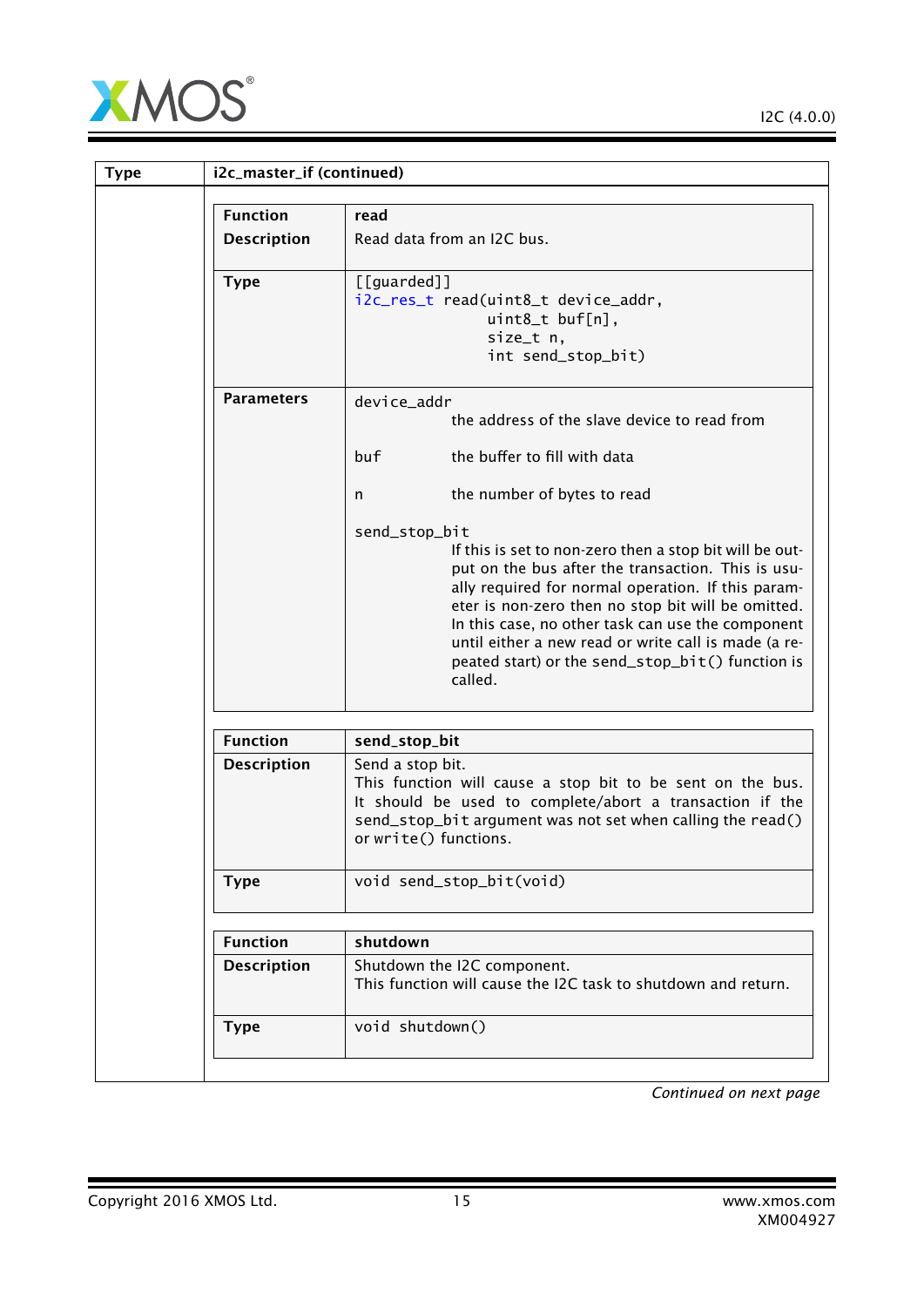

| <b>Type</b> | i2c_master_if (continued) |                                                                                                                                                                                                                                                                                                                                                                                            |
|-------------|---------------------------|--------------------------------------------------------------------------------------------------------------------------------------------------------------------------------------------------------------------------------------------------------------------------------------------------------------------------------------------------------------------------------------------|
|             | <b>Function</b>           | read_reg                                                                                                                                                                                                                                                                                                                                                                                   |
|             | <b>Description</b>        | Read an 8-bit register on a slave device.<br>This function reads an 8-bit addressed, 8-bit register from the<br>i2c bus. The function reads data by transmitting the register<br>addr and then reading the data from the slave device.<br>Note that no stop bit is transmitted between the write and the<br>read. The operation is performed as one transaction using a<br>repeated start. |
|             | <b>Type</b>               | uint8_t read_reg(uint8_t device_addr,<br>uint8_t reg,<br>i2c_regop_res_t &result)                                                                                                                                                                                                                                                                                                          |
|             | <b>Parameters</b>         | device_addr<br>the address of the slave device to read from<br>the address of the register to read<br>reg                                                                                                                                                                                                                                                                                  |
|             | <b>Returns</b>            | the value of the register                                                                                                                                                                                                                                                                                                                                                                  |
|             | <b>Function</b>           | write_reg                                                                                                                                                                                                                                                                                                                                                                                  |
|             | <b>Description</b>        | Write an 8-bit register on a slave device.<br>This function writes an 8-bit addressed, 8-bit register from the<br>i2c bus. The function writes data by transmitting the register<br>addr and then transmitting the data to the slave device.                                                                                                                                               |
|             | <b>Type</b>               | i2c_regop_res_t write_reg(uint8_t device_addr,<br>uint8_t reg,<br>uint8_t data)                                                                                                                                                                                                                                                                                                            |
|             | <b>Parameters</b>         | device_addr<br>the address of the slave device to write to<br>the address of the register to write<br>reg                                                                                                                                                                                                                                                                                  |
|             |                           | the 8-bit value to write<br>data                                                                                                                                                                                                                                                                                                                                                           |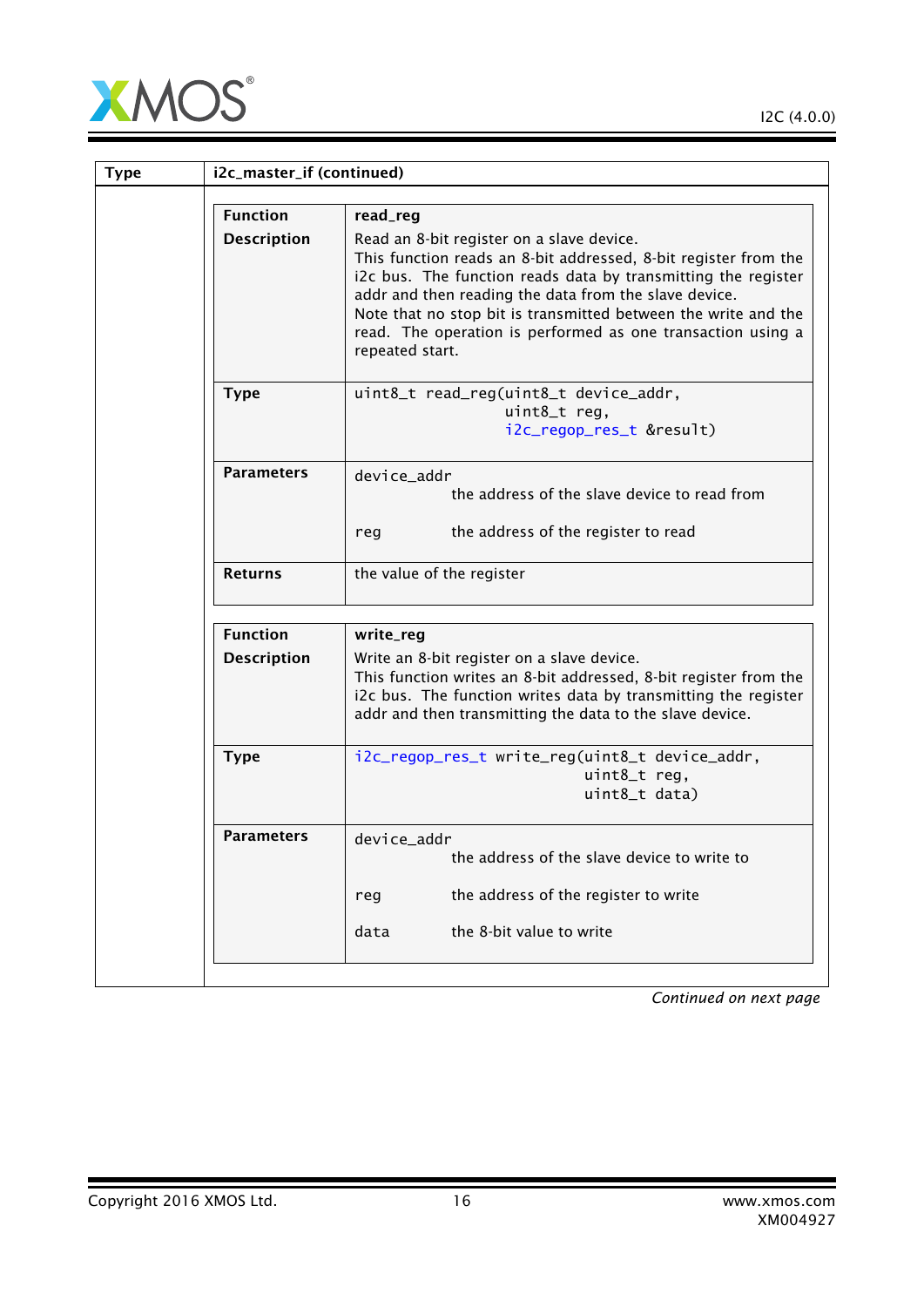

| <b>Type</b> | i2c_master_if (continued) |                                                                                                                                                                                                                                                                                                                                                                                                                              |  |
|-------------|---------------------------|------------------------------------------------------------------------------------------------------------------------------------------------------------------------------------------------------------------------------------------------------------------------------------------------------------------------------------------------------------------------------------------------------------------------------|--|
|             | <b>Function</b>           | read_reg8_addr16                                                                                                                                                                                                                                                                                                                                                                                                             |  |
|             | <b>Description</b>        | Read an 8-bit register on a slave device from a 16-bit register<br>address.<br>This function reads a 16-bit addressed, 8-bit register from the<br>i2c bus. The function reads data by transmitting the register<br>addr and then reading the data from the slave device.<br>Note that no stop bit is transmitted between the write and the<br>read. The operation is performed as one transaction using a<br>repeated start. |  |
|             | <b>Type</b>               | $uint8_t$<br>read_reg8_addr16(uint8_t device_addr,<br>uint16_t reg,<br>i2c_regop_res_t &result)                                                                                                                                                                                                                                                                                                                              |  |
|             | <b>Parameters</b>         | device addr<br>the address of the slave device to read from                                                                                                                                                                                                                                                                                                                                                                  |  |
|             |                           | the 16-bit address of the register to read (most<br>reg<br>significant byte first)                                                                                                                                                                                                                                                                                                                                           |  |
|             | <b>Returns</b>            | the value of the register                                                                                                                                                                                                                                                                                                                                                                                                    |  |
|             | <b>Function</b>           | write_reg8_addr16                                                                                                                                                                                                                                                                                                                                                                                                            |  |
|             | <b>Description</b>        | Write an 8-bit register on a slave device from a 16-bit register<br>address.<br>This function writes a 16-bit addressed, 8-bit register from the<br>i2c bus. The function writes data by transmitting the register<br>addr and then transmitting the data to the slave device.                                                                                                                                               |  |
|             | <b>Type</b>               | i2c_regop_res_t<br>write_reg8_addr16(uint8_t device_addr,<br>uint16_t reg,<br>uint8_t data)                                                                                                                                                                                                                                                                                                                                  |  |
|             | <b>Parameters</b>         | device_addr<br>the address of the slave device to write to<br>the 16-bit address of the register to write (most<br>reg<br>significant byte first)                                                                                                                                                                                                                                                                            |  |
|             |                           | the 8-bit value to write<br>data                                                                                                                                                                                                                                                                                                                                                                                             |  |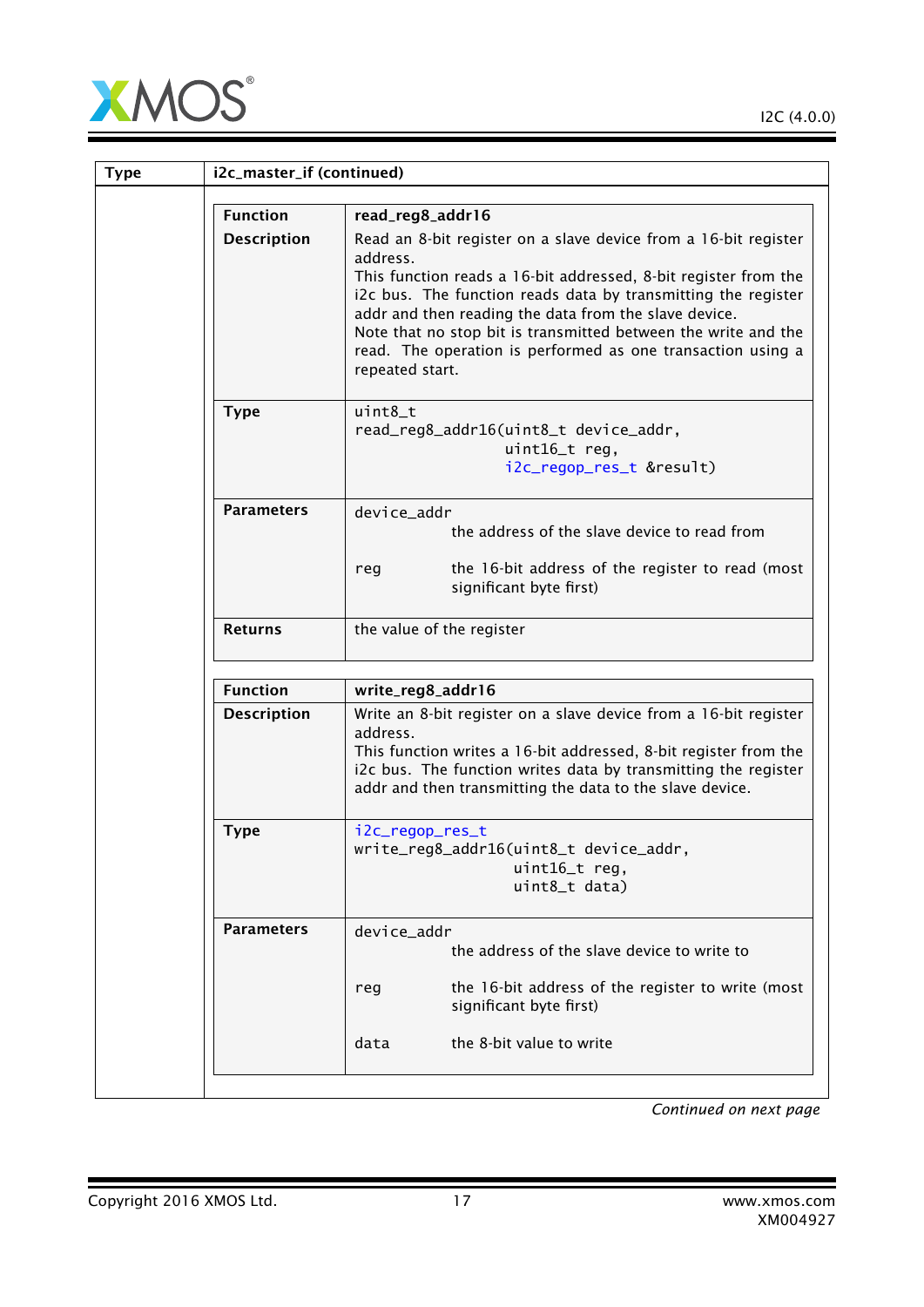

| <b>Type</b> | i2c_master_if (continued) |                                                                                                                                                                                                                                                                                                                                                                                                                                                                                                                               |  |
|-------------|---------------------------|-------------------------------------------------------------------------------------------------------------------------------------------------------------------------------------------------------------------------------------------------------------------------------------------------------------------------------------------------------------------------------------------------------------------------------------------------------------------------------------------------------------------------------|--|
|             | <b>Function</b>           |                                                                                                                                                                                                                                                                                                                                                                                                                                                                                                                               |  |
|             | <b>Description</b>        | read_reg16<br>Read an 16-bit register on a slave device from a 16-bit register<br>address.<br>This function reads a 16-bit addressed, 16-bit register from the<br>i2c bus. The function reads data by transmitting the register<br>addr and then reading the data from the slave device. It is<br>assumed the data is returned most significant byte first on the<br>bus.<br>Note that no stop bit is transmitted between the write and the<br>read. The operation is performed as one transaction using a<br>repeated start. |  |
|             | <b>Type</b>               | uint16_t read_reg16(uint8_t device_addr,<br>uint16_t reg,<br>i2c_regop_res_t &result)                                                                                                                                                                                                                                                                                                                                                                                                                                         |  |
|             | <b>Parameters</b>         | device_addr<br>the address of the slave device to read from<br>the address of the register to read (most signifi-<br>reg<br>cant byte first)                                                                                                                                                                                                                                                                                                                                                                                  |  |
|             | <b>Returns</b>            | the 16-bit value of the register                                                                                                                                                                                                                                                                                                                                                                                                                                                                                              |  |
|             | <b>Function</b>           | write_reg16                                                                                                                                                                                                                                                                                                                                                                                                                                                                                                                   |  |
|             | <b>Description</b>        | Write an 16-bit register on a slave device from a 16-bit register<br>address.<br>This function writes a 16-bit addressed, 16-bit register from the<br>i2c bus. The function writes data by transmitting the register<br>addr and then transmitting the data to the slave device.                                                                                                                                                                                                                                              |  |
|             | <b>Type</b>               | i2c_regop_res_t write_reg16(uint8_t device_addr,<br>uint16_t reg,<br>uint16_t data)                                                                                                                                                                                                                                                                                                                                                                                                                                           |  |
|             | <b>Parameters</b>         | device_addr<br>the address of the slave device to write to<br>the 16-bit address of the register to write (most<br>reg<br>significant byte first)<br>the 16-bit value to write (most significant byte<br>data<br>first)                                                                                                                                                                                                                                                                                                       |  |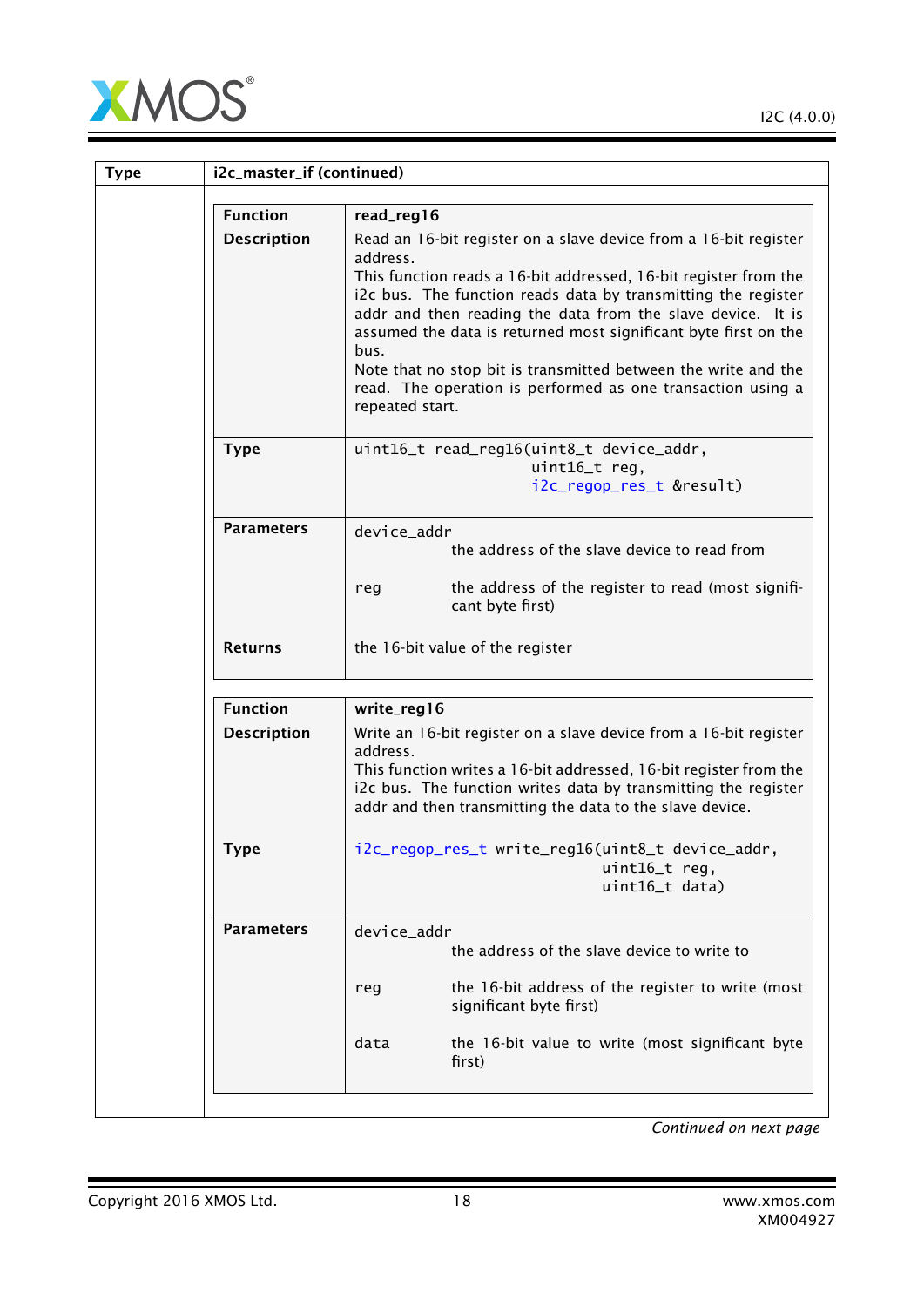

| <b>Type</b> | i2c_master_if (continued) |                                                                                                                                                                                                                                                                                                                                                                                                                                                                                                                  |
|-------------|---------------------------|------------------------------------------------------------------------------------------------------------------------------------------------------------------------------------------------------------------------------------------------------------------------------------------------------------------------------------------------------------------------------------------------------------------------------------------------------------------------------------------------------------------|
|             | <b>Function</b>           | read_reg16_addr8                                                                                                                                                                                                                                                                                                                                                                                                                                                                                                 |
|             | <b>Description</b>        | Read an 16-bit register on a slave device from a 8-bit register<br>address.<br>This function reads a 8-bit addressed, 16-bit register from the<br>i2c bus. The function reads data by transmitting the register<br>addr and then reading the data from the slave device. It is<br>assumed that the data is return most significant byte first on<br>the bus.<br>Note that no stop bit is transmitted between the write and the<br>read. The operation is performed as one transaction using a<br>repeated start. |
|             | <b>Type</b>               | uint16_t<br>read_reg16_addr8(uint8_t device_addr,<br>$uint8_t$ reg,<br>i2c_regop_res_t &result)                                                                                                                                                                                                                                                                                                                                                                                                                  |
|             | <b>Parameters</b>         | device_addr<br>the address of the slave device to read from<br>the address of the register to read<br>reg                                                                                                                                                                                                                                                                                                                                                                                                        |
|             | <b>Returns</b>            | the 16-bit value of the register                                                                                                                                                                                                                                                                                                                                                                                                                                                                                 |
|             | <b>Function</b>           | write_reg16_addr8                                                                                                                                                                                                                                                                                                                                                                                                                                                                                                |
|             | <b>Description</b>        | Write an 16-bit register on a slave device from a 8-bit register<br>address.<br>This function writes a 8-bit addressed, 16-bit register from the<br>i2c bus. The function writes data by transmitting the register<br>addr and then transmitting the data to the slave device.                                                                                                                                                                                                                                   |
|             | <b>Type</b>               | i2c_regop_res_t<br>write_reg16_addr8(uint8_t device_addr,<br>uint8_t reg,<br>uint16_t data)                                                                                                                                                                                                                                                                                                                                                                                                                      |
|             | <b>Parameters</b>         | device_addr<br>the address of the slave device to write to<br>the address of the register to write<br>reg<br>the 16-bit value to write (most significant byte<br>data<br>first)                                                                                                                                                                                                                                                                                                                                  |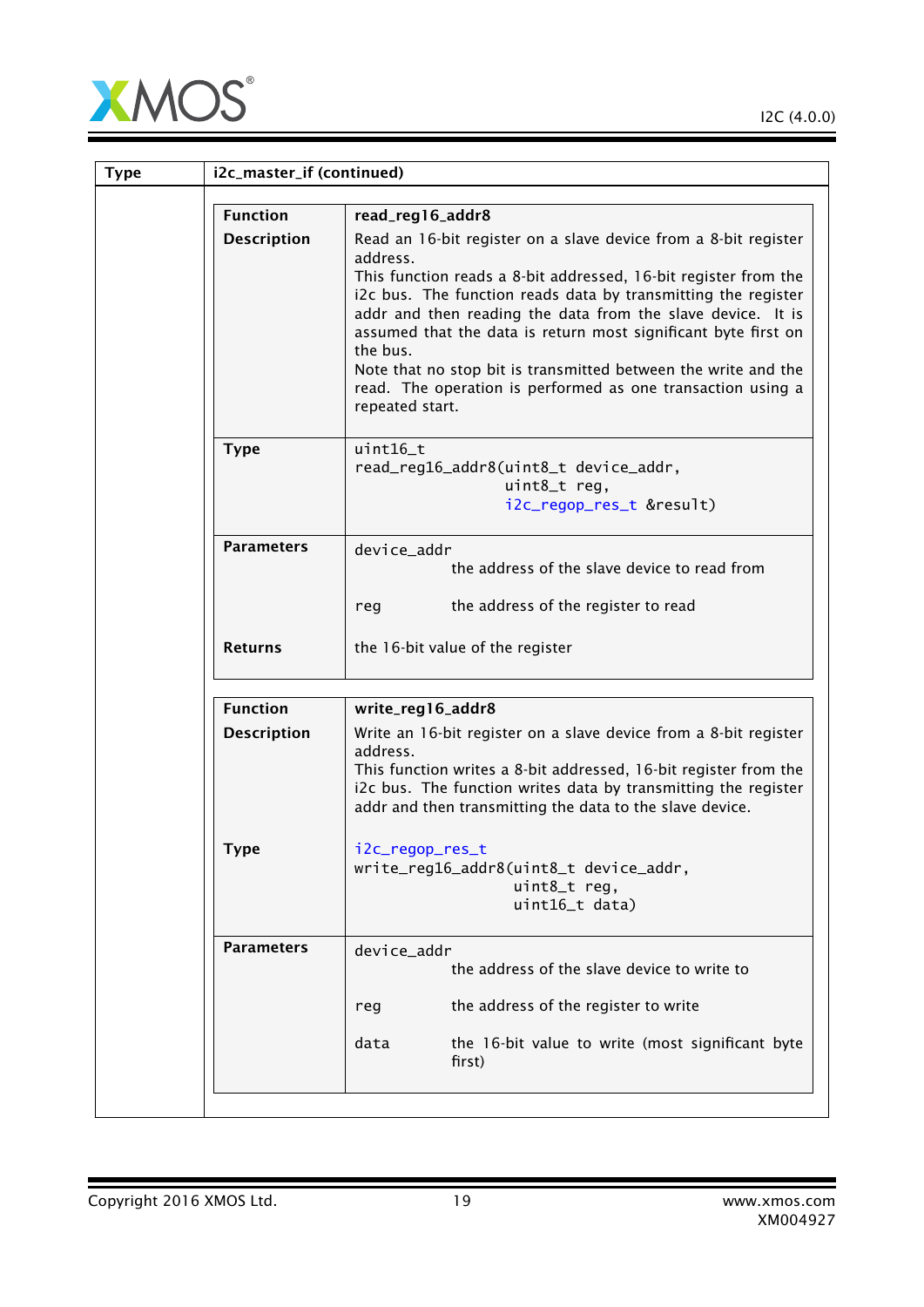

## 3.4 I<sup>2</sup>C master asynchronous interface

<span id="page-19-0"></span>

| i2c_master_async_if |                                                                                                                                                                                                                                                                                                                                                                                                                                                                                                                                                                          |
|---------------------|--------------------------------------------------------------------------------------------------------------------------------------------------------------------------------------------------------------------------------------------------------------------------------------------------------------------------------------------------------------------------------------------------------------------------------------------------------------------------------------------------------------------------------------------------------------------------|
| chronously.         | This interface is used to communication with an I2C master component asyn-<br>It provides facilities for reading and writing to the bus.                                                                                                                                                                                                                                                                                                                                                                                                                                 |
|                     |                                                                                                                                                                                                                                                                                                                                                                                                                                                                                                                                                                          |
| <b>Function</b>     | write                                                                                                                                                                                                                                                                                                                                                                                                                                                                                                                                                                    |
| <b>Description</b>  | Initialize a write to an I2C bus.                                                                                                                                                                                                                                                                                                                                                                                                                                                                                                                                        |
| <b>Type</b>         | $[$ [guarded]]<br>void write(uint8_t device_addr,<br>$uint8_t \text{ but } [n],$<br>size_t n,<br>int send_stop_bit)                                                                                                                                                                                                                                                                                                                                                                                                                                                      |
| <b>Parameters</b>   | device_addr<br>the address of the slave device to write to<br>buf.<br>the buffer containing data to write<br>the number of bytes to write<br>n<br>send_stop_bit<br>If this is set to non-zero then a stop bit will be out-<br>put on the bus after the transaction. This is usu-<br>ally required for normal operation. If this param-<br>eter is non-zero then no stop bit will be omitted.<br>In this case, no other task can use the component<br>until either a new read or write call is made (a re-<br>peated start) or the send_stop_bit() function is<br>called. |
|                     |                                                                                                                                                                                                                                                                                                                                                                                                                                                                                                                                                                          |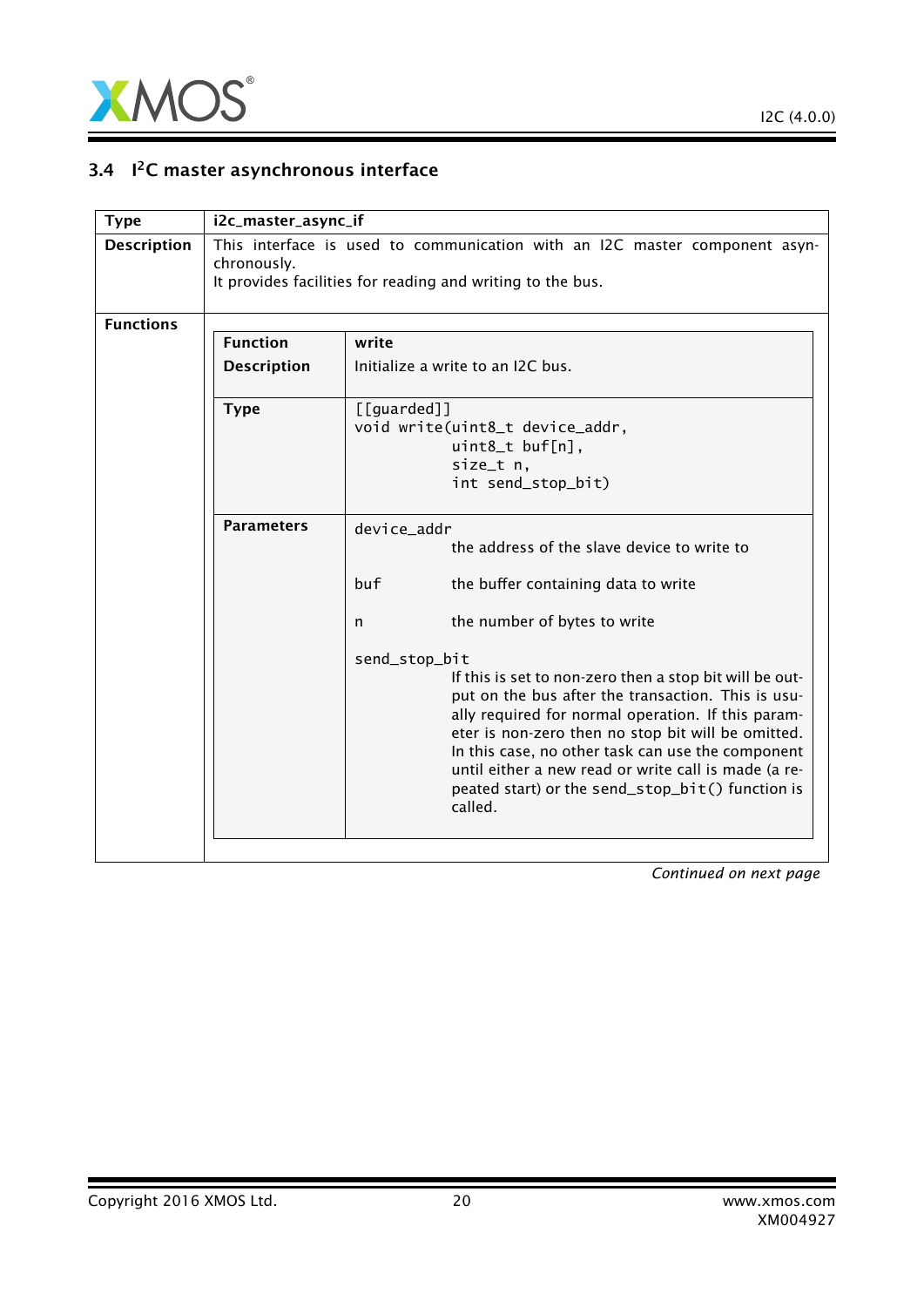

I2C (4.0.0)

| <b>Type</b>        | i2c_master_async_if (continued)                                                                                                                                                                                                                                                                                                                                                                                        |
|--------------------|------------------------------------------------------------------------------------------------------------------------------------------------------------------------------------------------------------------------------------------------------------------------------------------------------------------------------------------------------------------------------------------------------------------------|
| <b>Function</b>    | read                                                                                                                                                                                                                                                                                                                                                                                                                   |
| <b>Description</b> | Initialize a read to an I2C bus.                                                                                                                                                                                                                                                                                                                                                                                       |
| <b>Type</b>        | [[guarded]]<br>void read(uint8_t device_addr,<br>size_t n,<br>int send_stop_bit)                                                                                                                                                                                                                                                                                                                                       |
| <b>Parameters</b>  | device_addr<br>the address of the slave device to read from.                                                                                                                                                                                                                                                                                                                                                           |
|                    | the number of bytes to read.<br>n                                                                                                                                                                                                                                                                                                                                                                                      |
|                    | send_stop_bit<br>If this is set to non-zero then a stop bit will be out-<br>put on the bus after the transaction. This is usu-<br>ally required for normal operation. If this param-<br>eter is non-zero then no stop bit will be omitted.<br>In this case, no other task can use the component<br>until either a new read or write call is made (a re-<br>peated start) or the send_stop_bit() function is<br>called. |
| <b>Function</b>    | operation_complete                                                                                                                                                                                                                                                                                                                                                                                                     |
| <b>Description</b> | Completed operation notification.<br>This notification will fire when a read or write is completed.                                                                                                                                                                                                                                                                                                                    |
| <b>Type</b>        | [[notification]]<br>slave void operation_complete(void)                                                                                                                                                                                                                                                                                                                                                                |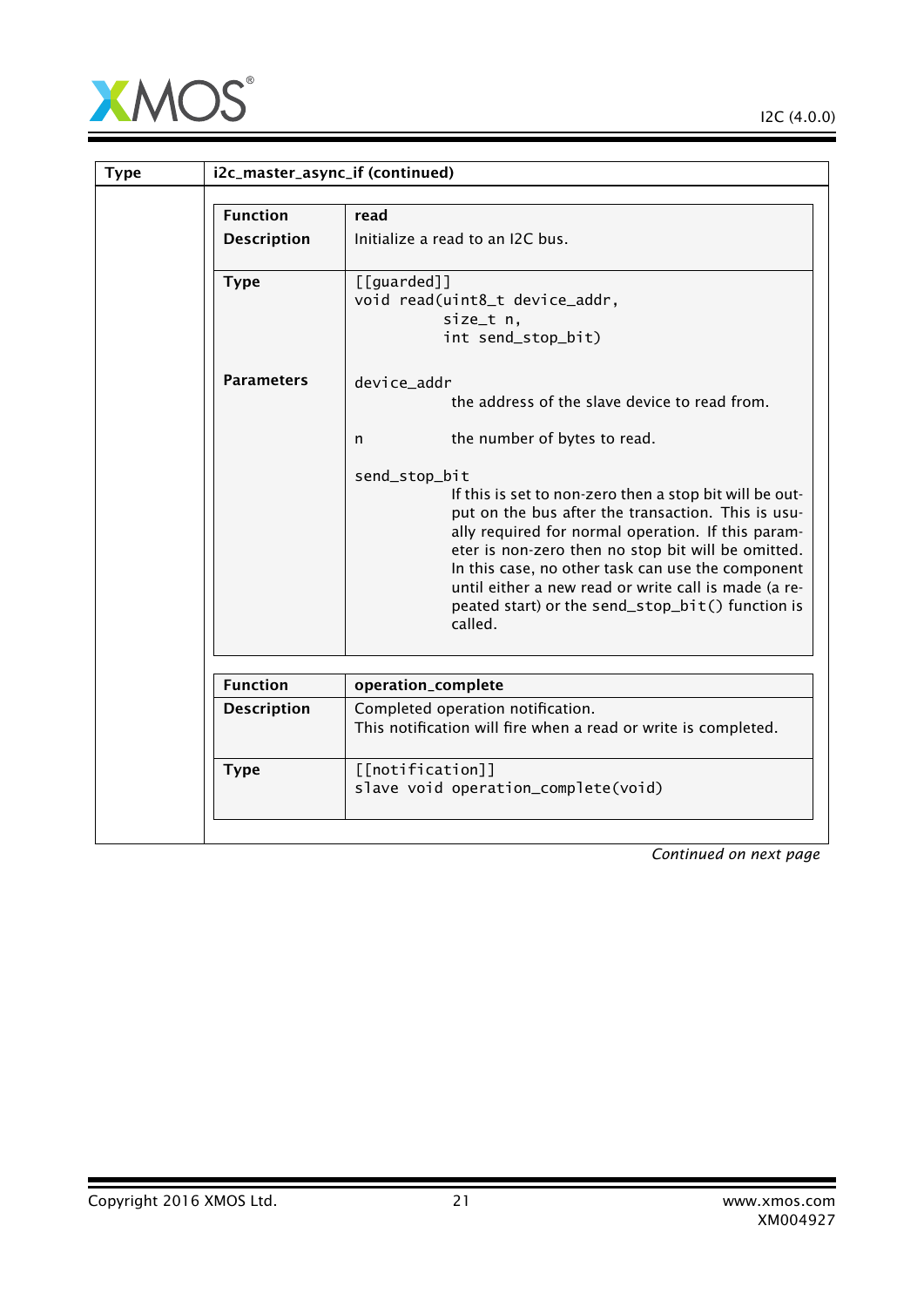

| <b>Type</b> |                    | i2c_master_async_if (continued)                                                                                                                                                                                                |
|-------------|--------------------|--------------------------------------------------------------------------------------------------------------------------------------------------------------------------------------------------------------------------------|
|             | <b>Function</b>    | get_write_result                                                                                                                                                                                                               |
|             | <b>Description</b> | Get write result.<br>This function should be called after a write has completed.                                                                                                                                               |
|             | <b>Type</b>        | [[clears_notification]]<br>i2c_res_t<br>get_write_result(size_t #_bytes_sent)                                                                                                                                                  |
|             | <b>Parameters</b>  | num_bytes_sent<br>the function will set this value to the number of<br>bytes actually sent. On success, this will be equal<br>to but it will be less if the slave sends an early<br>NACK on the bus and the transaction fails. |
|             | <b>Returns</b>     | whether the write succeeded                                                                                                                                                                                                    |
|             | <b>Function</b>    | get_read_data                                                                                                                                                                                                                  |
|             | <b>Description</b> | Get read result.<br>This function should be called after a read has completed.                                                                                                                                                 |
|             | <b>Type</b>        | [[clears_notification]]<br>i2c_res_t get_read_data(uint8_t buf[n], size_t n)                                                                                                                                                   |
|             | <b>Parameters</b>  | the buffer to fill with data.<br>buf                                                                                                                                                                                           |
|             |                    | the number of bytes to read, this should be<br>n<br>the same as the number of bytes specified in<br>init_rx(), otherwise the behavior is undefined.                                                                            |
|             | <b>Returns</b>     | Either I2C_SUCCEEDED or I2C_FAILED to indicate whether the<br>operation was a success.                                                                                                                                         |
|             | <b>Function</b>    | send_stop_bit                                                                                                                                                                                                                  |
|             | <b>Description</b> | Send a stop bit.                                                                                                                                                                                                               |
|             |                    | This function will cause a stop bit to be sent on the bus.<br>It should be used to complete/abort a transaction if the<br>send_stop_bit argument was not set when calling the $rx()$<br>or write() functions.                  |
|             | <b>Type</b>        | void send_stop_bit(void)                                                                                                                                                                                                       |
|             |                    |                                                                                                                                                                                                                                |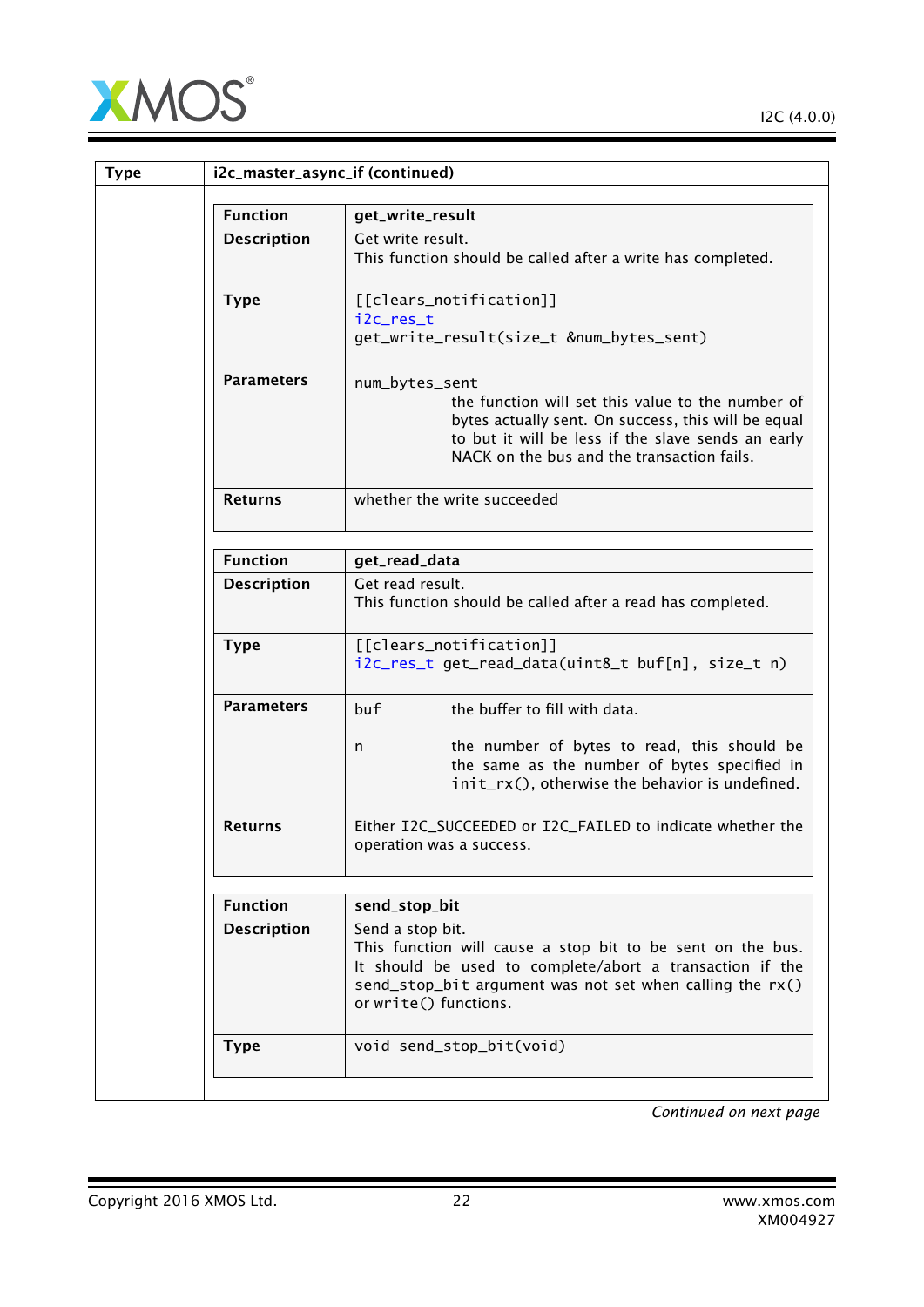

 $\overline{\phantom{a}}$ 

| Type | i2c_master_async_if (continued) |                                                                                              |
|------|---------------------------------|----------------------------------------------------------------------------------------------|
|      | <b>Function</b>                 | shutdown                                                                                     |
|      | <b>Description</b>              | Shutdown the I2C component.<br>This function will cause the I2C task to shutdown and return. |
|      | Type                            | void shutdown()                                                                              |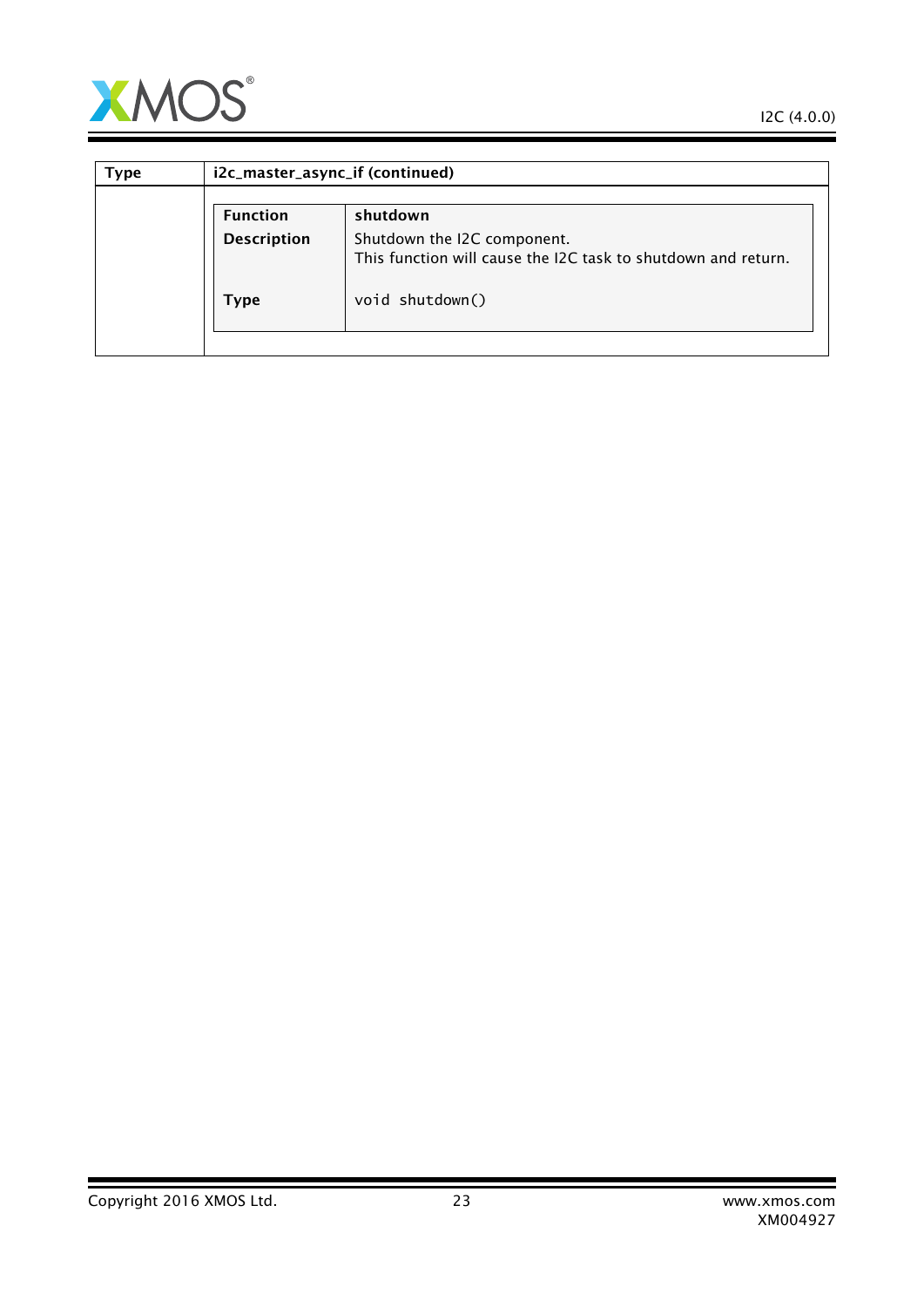

## 4 Slave API

All I<sup>2</sup>C slave functions can be accessed via the i2c.h header:

#include <i2c.h>

You will also have to add lib\_i2c to the USED\_MODULES field of your application Makefile.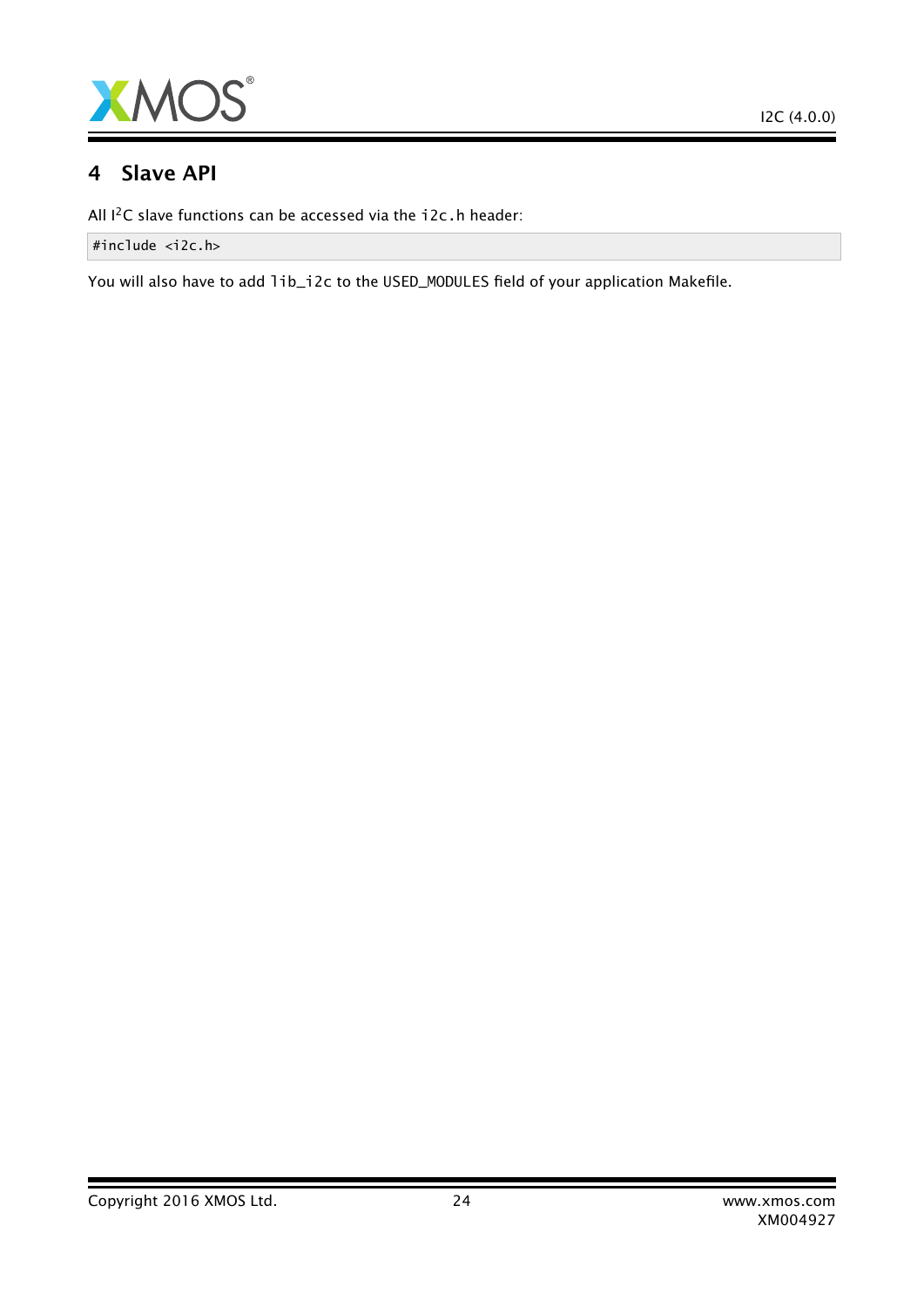

## 4.1 Creating an  $I^2C$  slave instance

| <b>Function</b>    | i2c_slave                                                                                                                                                                   |  |
|--------------------|-----------------------------------------------------------------------------------------------------------------------------------------------------------------------------|--|
| <b>Description</b> | I <sub>2</sub> C slave task.<br>This function instantiates an i2c_slave component.                                                                                          |  |
| <b>Type</b>        | [[combinable]]<br>void<br>i2c_slave(client i2c_slave_callback_if i,<br>port p_scl,<br>port p_sda,<br>uint8_t device_addr)                                                   |  |
| <b>Parameters</b>  | i.<br>the client end of the i2c_slave_if interface. The component takes the<br>client end and will make calls on the interface when the master performs<br>reads or writes. |  |
|                    | $p\_sc1$<br>The SCL port of the I2C bus                                                                                                                                     |  |
|                    | The SDA port of the I2C bus<br>p_sda                                                                                                                                        |  |
|                    | device_addr<br>The address of the slave device                                                                                                                              |  |
|                    | max_transaction_size<br>The maximum number of bytes that will be read or written by the mas-<br>ter.                                                                        |  |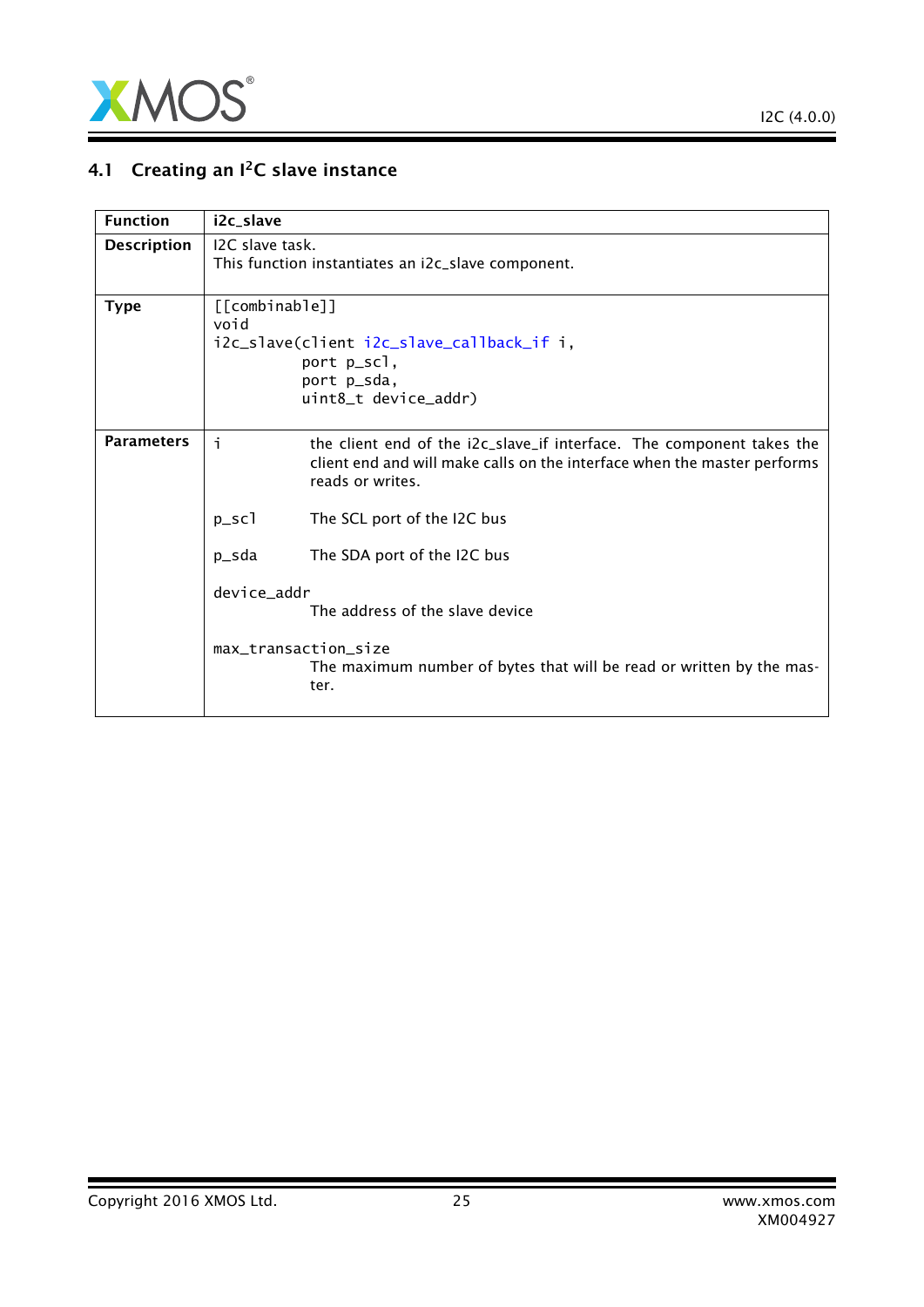

## 4.2 I<sup>2</sup>C slave interface

<span id="page-25-0"></span>

| <b>Type</b>        | i2c_slave_callback_if |                                                                                                                                                                                                                                                                                                                                            |
|--------------------|-----------------------|--------------------------------------------------------------------------------------------------------------------------------------------------------------------------------------------------------------------------------------------------------------------------------------------------------------------------------------------|
| <b>Description</b> |                       | This interface is used to communication with an I2C slave component.<br>It provides facilities for reading and writing to the bus. The I2C slave component<br>acts a <i>client</i> to this interface. So the application must respond to these calls (i.e. the<br>members of the interface are callbacks to the application).              |
| <b>Functions</b>   | <b>Function</b>       | start_read_request                                                                                                                                                                                                                                                                                                                         |
|                    | <b>Description</b>    | Start of a read request.<br>This callback function will be called by the component if the<br>bus master requests a read from this slave device. A follow-up<br>call to ack_read_request() will request the slave to ack the<br>request or not.                                                                                             |
|                    | <b>Type</b>           | [[guarded]]<br>void start_read_request(void)                                                                                                                                                                                                                                                                                               |
|                    | <b>Function</b>       | ack_read_request                                                                                                                                                                                                                                                                                                                           |
|                    | <b>Description</b>    | Master has requested a read.<br>This callback function will be called by the component if the<br>bus master requests a read from this slave device after the<br>start_read_request() call. At this point the slave can choose<br>to accept the request (and drive an ACK signal back to the mas-<br>ter) or not (and drive a NACK signal). |
|                    | <b>Type</b>           | [[guarded]]<br>i2c_slave_ack_t ack_read_request(void)                                                                                                                                                                                                                                                                                      |
|                    | <b>Returns</b>        | callback<br>I2C_SLAVE_ACK<br>the<br>must<br>either<br>return<br>or.<br>I2C_SLAVE_NACK.                                                                                                                                                                                                                                                     |
|                    | <b>Function</b>       | start_write_request                                                                                                                                                                                                                                                                                                                        |
|                    | <b>Description</b>    | Start of a write request.<br>This callback function will be called by the component if the<br>bus master requests a write from this slave device. A follow-up<br>call to ack_write_request() will request the slave to ack the<br>request or not.                                                                                          |
|                    | <b>Type</b>           | [[guarded]]<br>void start_write_request(void)                                                                                                                                                                                                                                                                                              |
|                    |                       |                                                                                                                                                                                                                                                                                                                                            |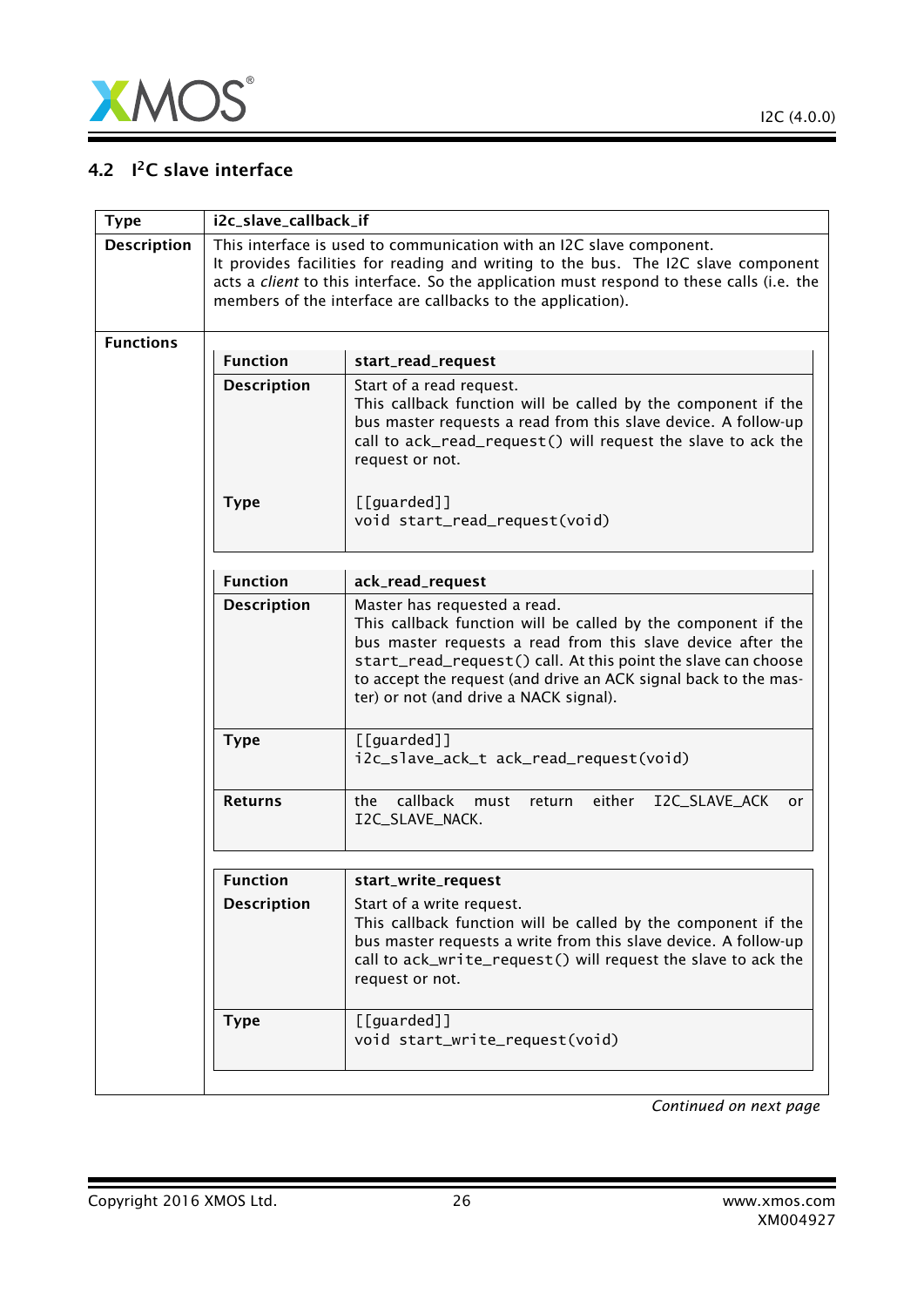

|                    | i2c_slave_callback_if (continued)                                                                                                                                                                                                                                                                                                           |  |
|--------------------|---------------------------------------------------------------------------------------------------------------------------------------------------------------------------------------------------------------------------------------------------------------------------------------------------------------------------------------------|--|
| <b>Function</b>    | ack_write_request                                                                                                                                                                                                                                                                                                                           |  |
| <b>Description</b> | Master has requested a write.<br>This callback function will be called by the component if the<br>bus master requests a write from this slave device after the<br>start_write_request() call. At this point the slave can<br>choose to accept the request (and drive an ACK signal back<br>to the master) or not (and drive a NACK signal). |  |
| <b>Type</b>        | [[guarded]]<br>i2c_slave_ack_t ack_write_request(void)                                                                                                                                                                                                                                                                                      |  |
| <b>Returns</b>     | callback<br>the<br>either<br>I2C_SLAVE_ACK<br>must<br>return<br>or<br>I2C_SLAVE_NACK.                                                                                                                                                                                                                                                       |  |
| <b>Function</b>    | start_master_read                                                                                                                                                                                                                                                                                                                           |  |
| <b>Description</b> | Start of a data read.<br>This callback function will be called at the start of a byte read.                                                                                                                                                                                                                                                 |  |
| <b>Type</b>        | [[guarded]]<br>void start_master_read(void)                                                                                                                                                                                                                                                                                                 |  |
| <b>Function</b>    | master_requires_data                                                                                                                                                                                                                                                                                                                        |  |
| <b>Description</b> | Master requires data.<br>This callback function will be called when the I2C master re-<br>quires data from the slave.                                                                                                                                                                                                                       |  |
| <b>Type</b>        | [[guarded]]<br>uint8_t master_requires_data()                                                                                                                                                                                                                                                                                               |  |
| <b>Returns</b>     | the data to pass to the master.                                                                                                                                                                                                                                                                                                             |  |
| <b>Function</b>    | start_master_write                                                                                                                                                                                                                                                                                                                          |  |
| <b>Description</b> | Start of a data write.<br>This callback function will be called at the start of writing a<br>byte.                                                                                                                                                                                                                                          |  |
|                    | [[guarded]]                                                                                                                                                                                                                                                                                                                                 |  |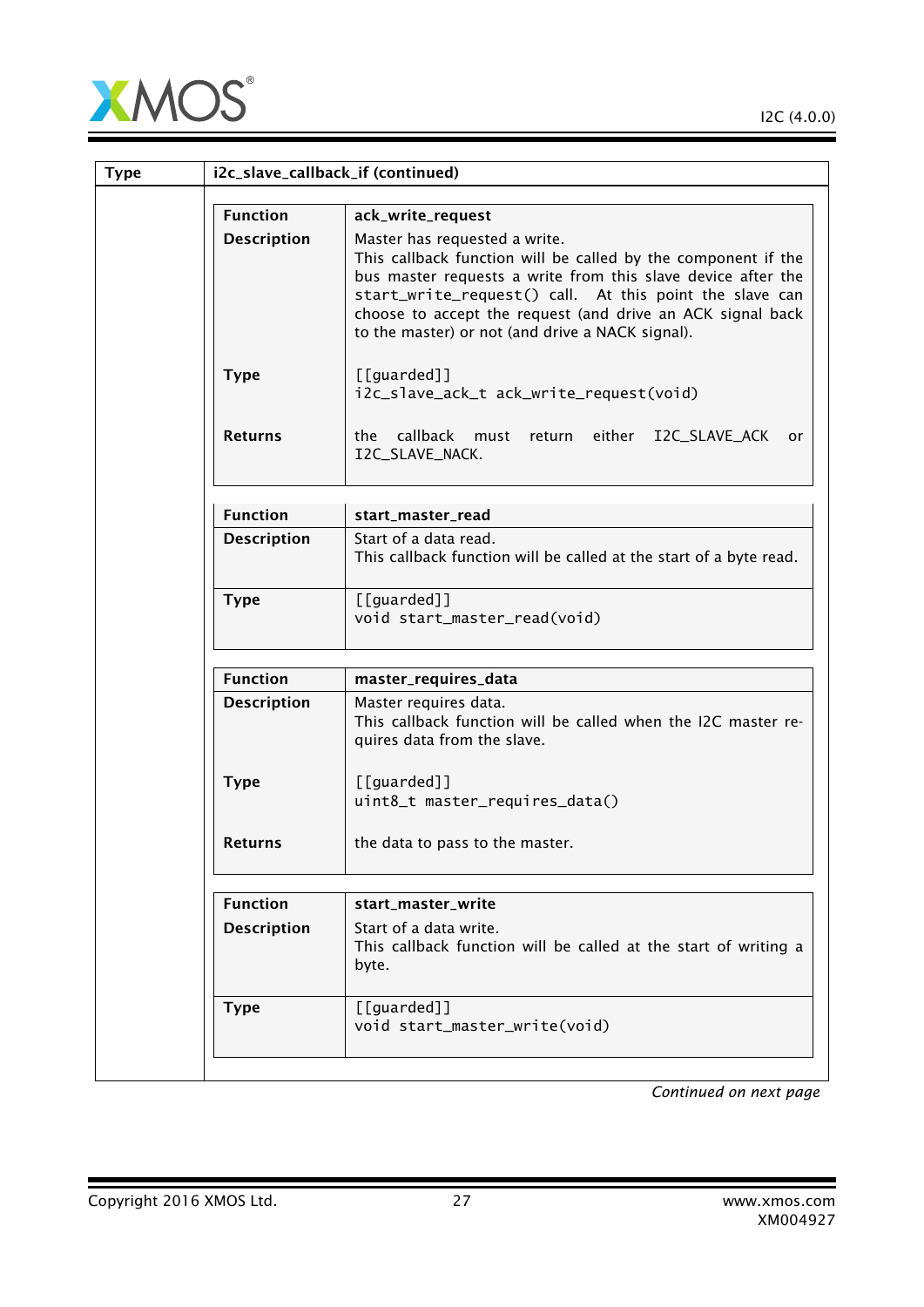

| <b>Type</b> |                    | i2c_slave_callback_if (continued)                                                                                                       |
|-------------|--------------------|-----------------------------------------------------------------------------------------------------------------------------------------|
|             | <b>Function</b>    | master_sent_data                                                                                                                        |
|             | <b>Description</b> | Master has sent some data.<br>This callback function will be called when the I2C master has<br>transferred a byte of data to the slave. |
|             | <b>Type</b>        | $[$ [guarded]]<br>i2c_slave_ack_t master_sent_data(uint8_t data)                                                                        |
|             | <b>Function</b>    | stop_bit                                                                                                                                |
|             | <b>Description</b> | Stop bit.<br>This callback function will be called by the component when a<br>stop bit is sent by the master.                           |
|             | <b>Type</b>        | void stop_bit(void)                                                                                                                     |
|             | <b>Function</b>    | shutdown                                                                                                                                |
|             | <b>Description</b> | Shutdown the I2C component.<br>This function will cause the I2C slave task to shutdown and<br>return.                                   |
|             | <b>Type</b>        | [[notification]]<br>slave void shutdown()                                                                                               |
|             |                    |                                                                                                                                         |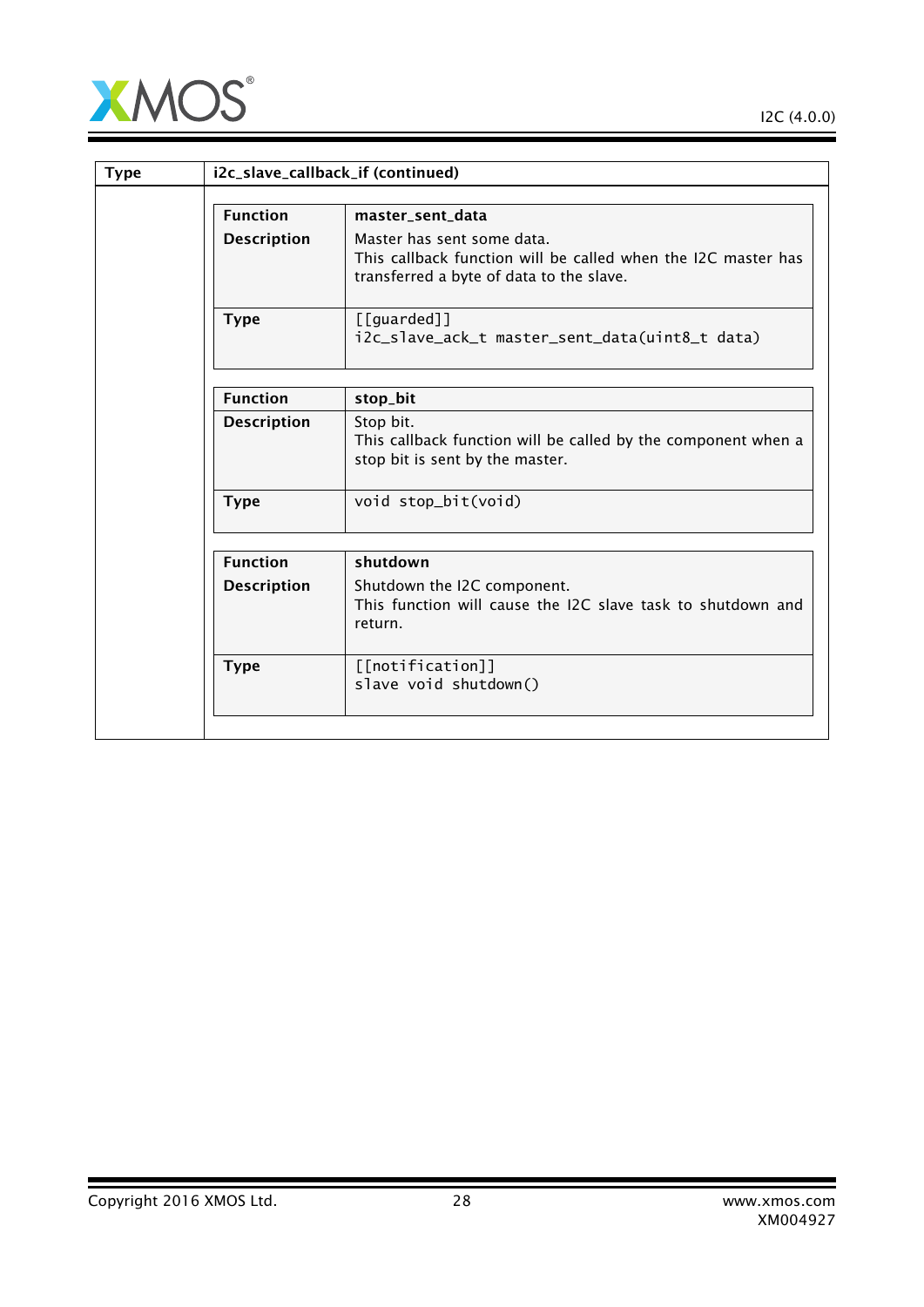

## APPENDIX A - Known Issues

There are no known issues with this library.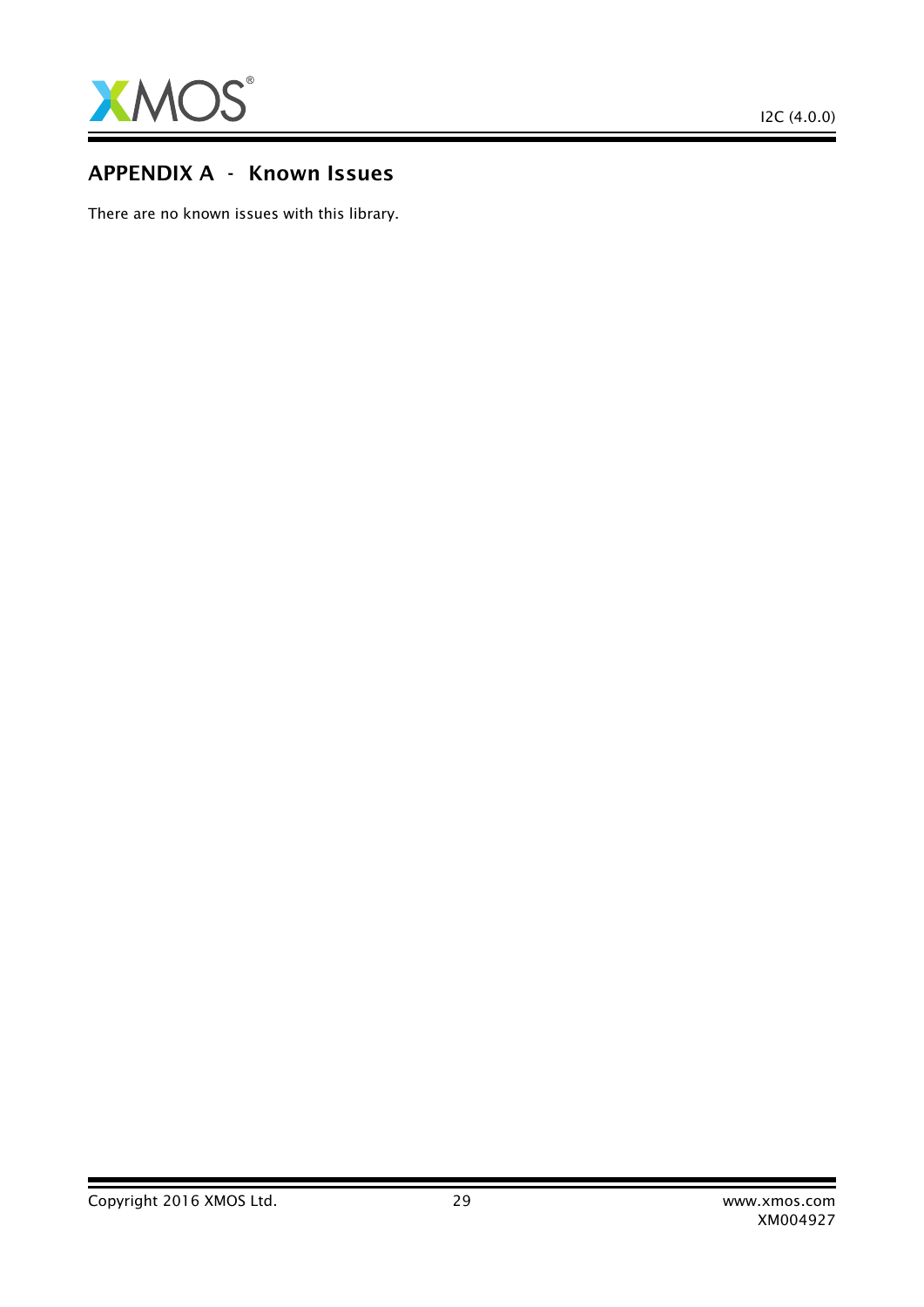

## APPENDIX B - I2C library change log

#### B.1 4.0.0

- CHANGE: Register read/write functions are now all MSB first
- RESOLVED: i2c slave working properly (versions pre 4.0.0 not suitable for i2c slave)
- RESOLVED: Fixed byte ordering of write\_reg16\_addr8()
- RESOLVED: Fixed master transmitting on multi-bit port

#### B.2 3.1.6

• CHANGE: Change title to remove special characters

#### B.3 3.1.5

• CHANGE: Update app notes

#### B.4 3.1.4

• CHANGE: Remove invalid app notes

#### B.5 3.1.3

• CHANGE: Update to source code license and copyright

#### B.6 3.1.2

• RESOLVED: Fix incorrect reading of r/w bit in slave component

#### B.7 3.1.1

• CHANGE: Minor user guide updates

#### B.8 3.1.0

- ADDED: Add support for reading on i2c\_master\_single-port for xCORE-200 series.
- CHANGE: Document reg\_read functions more clearly with respect to stop bit behavior.

## B.9 3.0.0

- CHANGE: Consolidated version, major rework from previous I2C components.
- Changes to dependencies:
	- lib\_logging: Added dependency 2.0.0
	- lib\_xassert: Added dependency 2.0.0

## **XMOS**

Copyright © 2016, All Rights Reserved.

Xmos Ltd. is the owner or licensee of this design, code, or Information (collectively, the "Information") and is providing it to you "AS IS" with no warranty of any kind, express or implied and shall have no liability in relation to